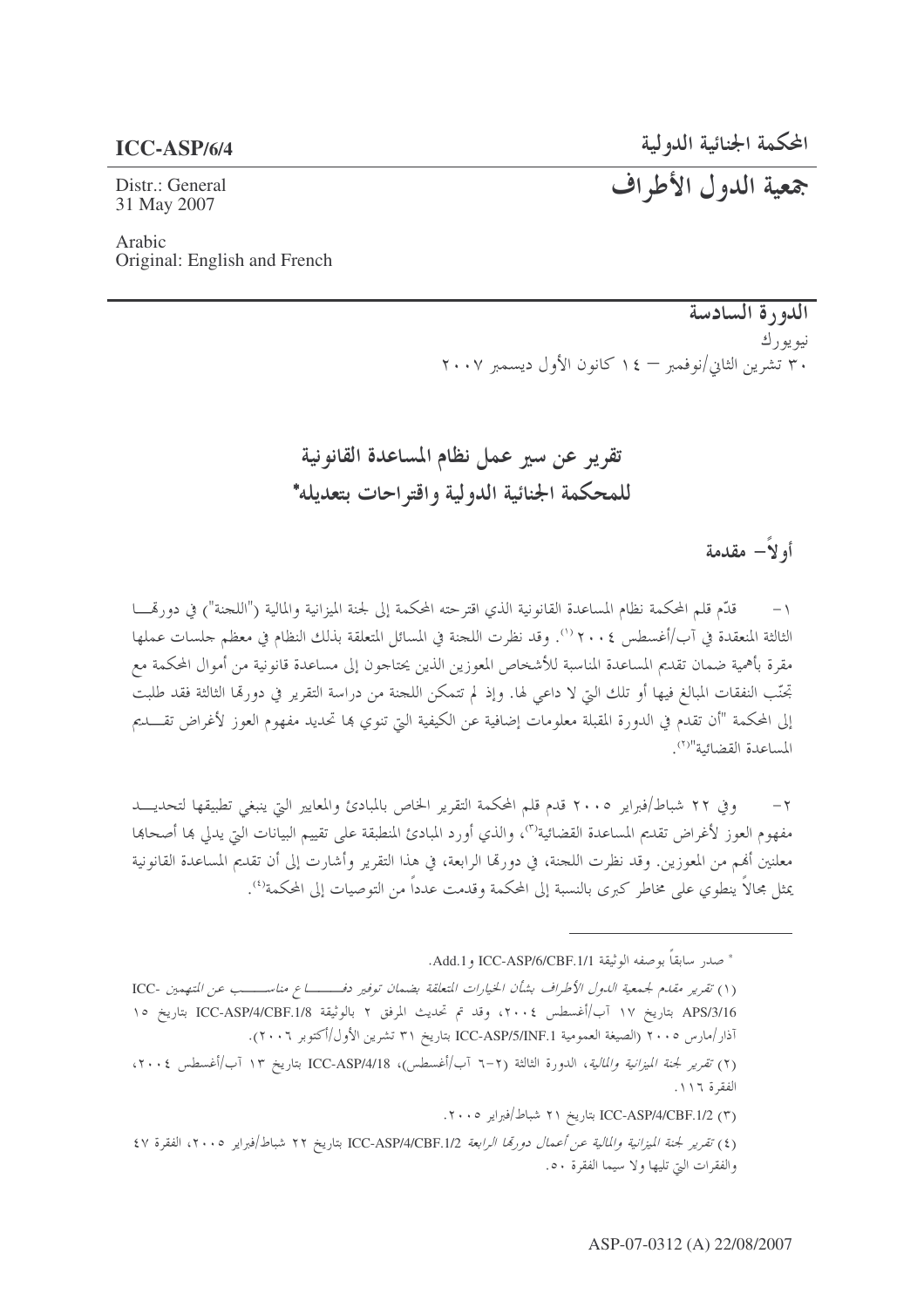٣– وقد أحاط قلم المحكمة علماً، إذ يشاطر اللجنة مخاوفها فيما يتعلق بضرورة التزام الحذر الــــشديد بخــــصوص إدارة الأموال المخصصة للمساعدة القانونية، بتوصيات اللحنة وأعاد النظر في عدد من المسائل التي ستوضع في صيغتها النهائية عندما يبدأ المحقق المالي عمله. ومن الجدير بالذكر أن تطبيق المبادئ المتعلقة بالعوز ينحصر في قـــضية الـــسيد توماس لوبانغا دييلو وأحد المحنى عليهم من القصّر. وفيما يتعلق بالمحامين الذين يعيّنون تلقائياً<sup>(٥)</sup> والمكلفين بتمثيل وحماية المصالح العامة للدفاع فإن غياب الأشخاص المستفيدين من المساعدة يجعل من التقييم المسبق لطلب الحـــصول علــــى المساعدة القانونية من قبل المحكمة أمراً مستحيلاً. وفي ما يتعلق بالمحامين الذين تعينهم المحكمة<sup>(٦)</sup> يزمع قلم المحكمة فـــتح تحقيقات بشأن مثل هذه الطلبات مع أخذ تكلفة التدخلات ومدى استعجالها بعين الاعتبار™، وكذلك الآثار الماليـــة المترتبة على التحقيقات.

وفيما يتعلق بتقدير ممتلكات الشخص الذي يدّعي أنه معوز، وهذه المسالة قد بحثتها اللجنة، فإن قلم المحكمة  $-\xi$ يقترح إدخال تعديلات على النحو الوارد في المرفق الأول، أدناه، تأخذ بعين الاعتبار الهواحس التي تنتاب اللجنة.

وقدم قلم المحكمة إلى اللجنة، في فترة لاحقة، تقريره الخاص بالإجراء الرسمية لتقييم ورقابة نظــام المـــساعدة  $-\circ$ القانونية للمحكمة<sup>(٨)</sup>، وقد أحاطت اللجنة علماً بذلك التقرير. كما أحرز بعض التقدم في تشغيل نظام الرقابة التلقائ<sub>ي</sub> المحوسب المشار إليه في الفقرة ٥ إلا أن دمجه في برنامج الإدارة المحوسب ERP في نظام SAP قد أخَّر تشغيله بالكامـــل ومن المقرر أن يحدث ذلك في أيلول/سبتمبر ٢٠٠٧. وفي انتظار التشغيل الكامل لنظام الرقابة التلقائي المحوسب هـــذا فإن قلم المحكمة يتولى رصد الفواتير التي يقدمها محامو الدفاع ويتولى أيضاً التمسك بجدول لتقييم أداء النظام في علاقته بفريق الدفاع.

وأخيراً فقد أعربت اللجنة، في دورها السابعة، عن رغبتها في استعراض سير عمل برنامج المساعدة القانونية  $-7$ منذ دراستها لهذه المسألة آخر مرة<sup>٩)</sup>. ويقيّم هذا التقرير كيفية عمل البرنامج ويورد اقتراحات لتعديله وهي ترمـــي إلى تحسينه مع احترام مبادئ المساواة في المعاملة والموضوعية والشفافية والاستمرارية والاقتصاد من التكاليف علـــي نحـــو متوازن وحصيف.

#### ثانياً— تنفيذ نظام المساعدة القانو نية من أمو ال المحكمة

يشغّل قلم المحكمة نظام المساعدة القانونية من أموال المحكمة<sup>(١٠)</sup> ("النظام الحالي") وذلك بالوسائل التالية:  $-\vee$ 

- (٥) انظر الفقرة ٧ من هذا التقرير.
- (٦) انظر الفقرة ٧ من هذا التقرير.

- ICC-ASP/4/CBF.2/3 (۸) بتاريخ ۳۰ آب/أغسطس ۲۰۰۵.
- (٩) تقرير لجنة الميزانية والمالية عن أعمال دورتما السابعة ICC-ASP/5/23، الفقرة ١٣٠.
	- (١٠) الوثيقة ICC-ASP/3/16 وقد تم تحديثها بالوثيقة ICC-ASP/5/UINF.1.

<sup>(</sup>٧) كل تعيين يفترض سداد مبلغ قدره ٨٤٨,٨٧ ٥ يورو في المتوسط والمعلوم أن عدداً من المحامين الذين عينتهم المحكمة اضطروا إلى التدحل عديد المرات في إطار التعيين الواحد.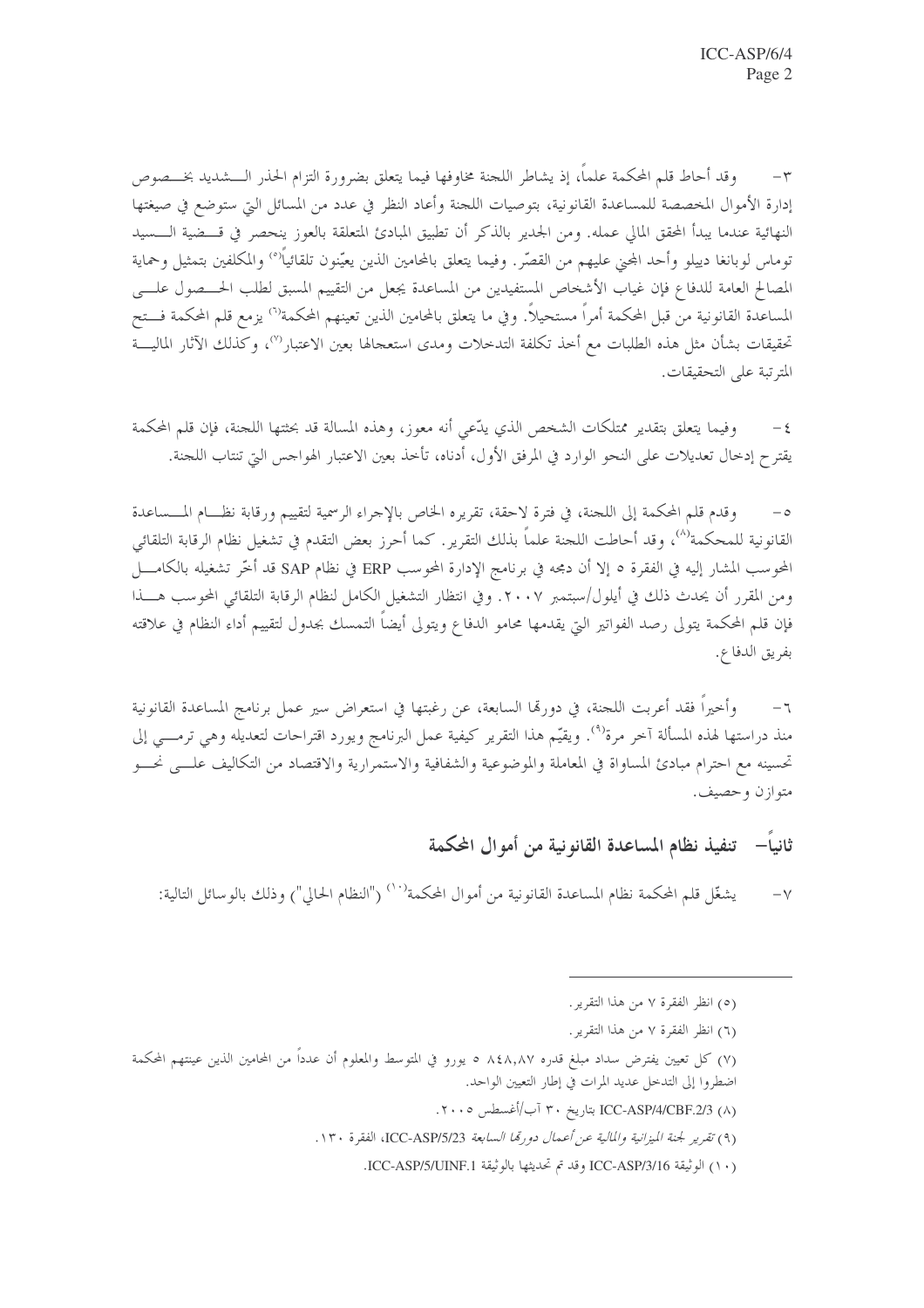- تعيين الدائرة لمحام يمثل المصالح العامة للدفاع عملاً بأحكام الفقرة ٢(د) من المـــادة ٥٦ ("محــــامو الدفاع المخصصون").
- المساعدة المقدمة عملاً بأحكام الفقرة ٢ من المادة ٥٥ (والجدير بالذكر أنه لم تعقد أي محاكمـــة بموجب هذه الفقرة حتى الآن، (أ) عندما يتم استنطاق أشخاص من قبل المدعى العـــام ("محـــامو الدفاع المعينون") و(ب) في حالة شخص يُحال إلى المحكمة، السيد توماس لوبانغا دييلو.
- تمثيل أحد الضحايا عملاً بأحكام الفقرة ٣ من المادة ٦٨ من أجل حلسة اعتماد التــــهم في إطــــار قضية المدعى العام ضد توماس لوبانغا دييلو<sup>(١١)</sup>.

#### محامو الدفاع المخصصون

تولت الدوائر، أو تولى المسجل، بتعليمات من الدوائر، تعيين أربعة محامين مخصصين من محامي الدفاع، اثنين منهم فيما يتعلق بالحالة في جمهورية الكونغو الديمقراطية وواحد لقضية المدعى العام ضد كويي ورفاقه فيما يتعلق بالحالة في أوغندا، وواحد فيما يتعلق بالحالة في دارفور .

وقد تم سداد أتعاب محامى الدفاع المخصصين في إطار نظام المساعدة القانونية وذلـلك بــنفس المعـــدلات  $-9$ المدفوعة لمحامى الدفاع المعينين من قبل المحكمة<sup>(١٢)</sup>.

المساعدة المقدمة عملاً بالفقرة ٢ من المادة ٥٥

محامو الليفاع المعينون من قبل المحكمة

عيّن قلم المحكمة أربعة من محامي الدفاع في عام ٢٠٠٥ و١٢ في عام ٢٠٠٦ من أحـــل تقــــديم المــــساعدة  $-1$ المناسبة للأشخاص الذين يستجوهم المدعى العام والذين أرادوا ممارسة حقهم في الحصول على مساعدة محام. وقد تبيّن من التجربة أن طلبات الحصول على المساعدة هي من الأمور التي لا يمكن التنبؤ ها وألها تقدم من فترة لأخرى علــــى نحو متقطع. وقد تم اتخاذ الترتيبات المناسبة في إطار آلية التنظيم الإداري لهذه المساعدة.

١١– وفيما يتعلق بالجانب المالي<sup>(١٣)</sup>.سدد قلم المحكمة نفقات السفر (تكاليف النقل وبدل الإقامة اليومي) وأتعاب محامى الدفاع وذلك طبقاً للجدول الوارد أدناه:

الأتعاب التي تسدد لمحام دفاع مخصص أو محام دفاع معيّن

- ١٠٠ يورو للساعة الواحدة\* بحد أقصى قدره
	- ٧٠٠ يورو في اليوم وبحد أقصى قدره

(١١) القضية ICC-01/04-01/06.

- (١٢) انظر الفقرة ١١ أدناه.
- (١٣) انظر الجدول المفصل لتكاليف كل عملية تعيين محامي دفاع من قبل المحكمة، المرفق الثاني.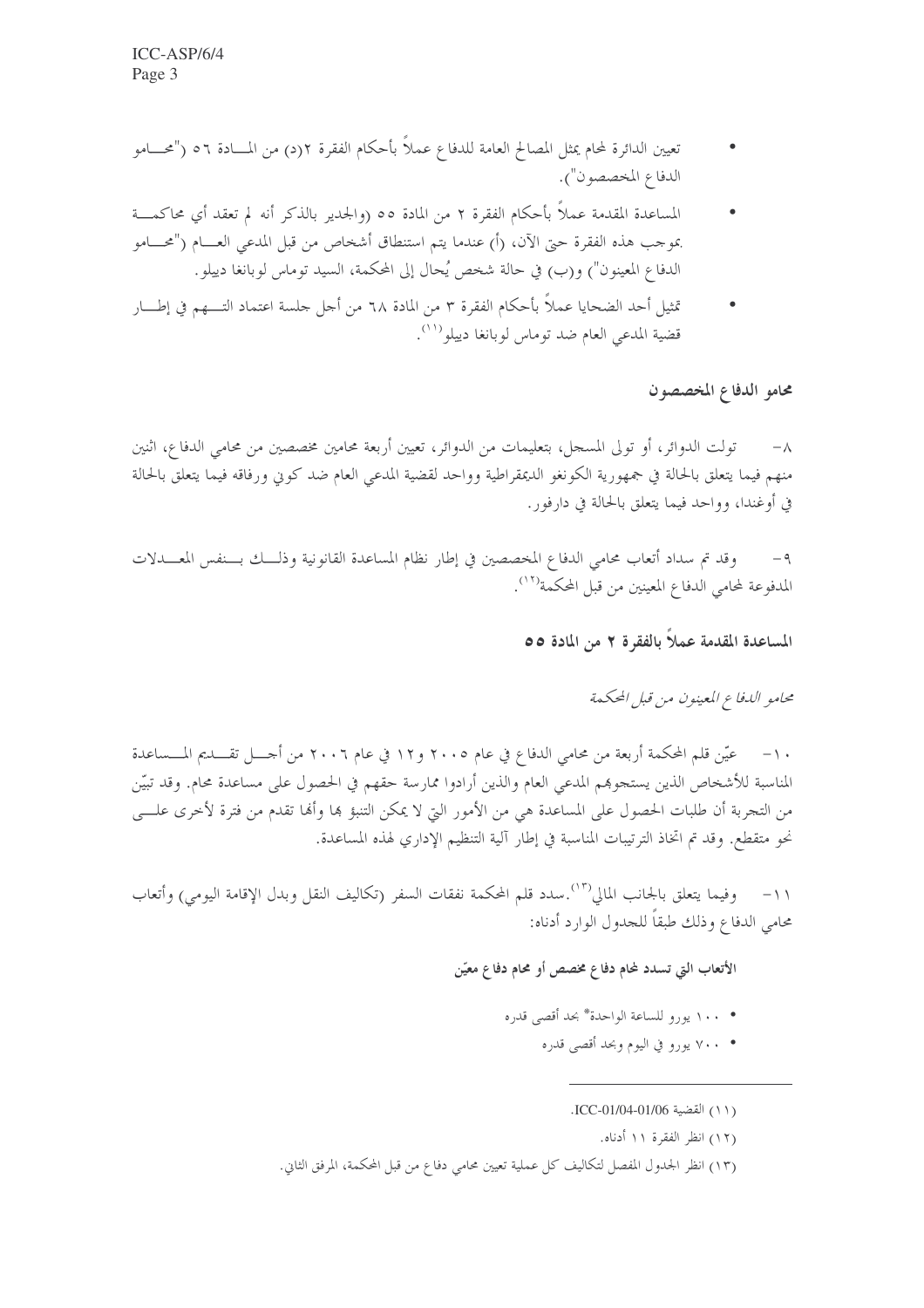• ٨ ٨٦٤ يورو في الشهر

- + مبلغ لتعويض الأعباء المهنية على أساس كل حالة على حدة بحد أقصى قدره ٤٠٪
- \* ينطبق معدل الأتعاب بالساعة عندما يعمل محامى الدفاع في مكان إقامته أما إذا كان موفداً في بعثة خارج بلد إقامته فإن المعدل اليومي ينطبق.

المساعدة المقدمة للسيد توماس لو بانغا دييلو

١٢ – بُعيد نقل السيد لوبانغا إلى مركز الاحتجاز عرض عليه قلم المحكمة قائمة بأسماء محامى الدفاع المعينين من قبل المحكمة والذين أكدوا استعدادهم للدفاع عنه عند مثوله للمرة الأولى أمام الدائرة وبعد مثوله وعقب إطلاعــــه علـــي القائمة المستوفاة بأسماء محامى الدفاع المرخص لهم بالترافع أمام المحكمة عيّن السيد لوبانغا السيد حان فلام (وهو محسام بلجيكي) ليتولى الدفاع عنه.

١٣ – وقد عيّن السيد فلام مساعداً قانونياً (برتبة خ ع –٥) وفقاً لنظام المساعدة القانونية للمحكمة بالإضافة إلى شخص مكلف بتنظيم الملفات وحبير بأنشطة التحقيق وذلك بإذن من المسحل في رسالة مؤرخة في ٣١ آب/أغسطس ٢٠٠٦. وفي أعقاب المقرر الذي اتخذته المحكمة في ٢٢ أيلول/سبتمبر ٢٠٠٦°، تم تعيين مساعد قانوني آخر (ف-٢) في فريق الدفاع كما تلقى السيد فلام مساعدة هامة من قبل مكتب المحامي العام للدفاع ومن قبل عدد من المتــــدربين العاملين بدون مقابل أو في إطار برنامج المحكمة الخاص بالتدريب الداخلي<sup>(° ١</sup>).

التمثيل القانوني للضحية a/0105/06

١٤ – في أعقاب المقرر الذي اتخذته الدائرة التمهيدية الأولى بإعطاء وضع الضحية في قضية المدعى العام ضد توماس لوبانغا دييلو للشخص الذي قدم الطلب 2/0105/06، تقدم الضحية إلى قلم المحكمة بطلب للحصول علـــي مــــساعدة قانونية. وقرر المسجل الاستجابة، بشكل مؤقت، لطلب هذا الضحية وهو شخص معوز تماماً، كما قرر تحمل تكاليف محامية هي السيدة كارين بابيتا في حلسة اعتماد التهم.

ثالثاً– تقييم تنفيذ نظام المساعدة القانونية الحالي من أموال المحكمة

بعد مضي عامين ونيّف على بدء العمل بالنظام تم تعيين نحو ٢٠ محامياً للقيام بمختلف الأعباء بموجب النظام  $-\iota$ الحالي. وقد اتضحت الآن لقلم المحكمة ضرورة إجراء تقييم ناقد لهذا النظام.

١٦ - وقد تم ذلك التقييم في ضوء المساعدة المقدمة للمحامين المعيّنين والمحامين المخصصين، من ناحية، وفي ضــــوء المساعدة المقدمة للمحامين الذين يتدخلون في إطار قضية مّا لمساعدة شخص يطلب الحصول على مساعدة قانونية من أموال المحكمة.

 $\text{ICC-01}/04 - 01}/06 - 460$  ()  $\xi$ )

<sup>(</sup>١٥) يرد في المرفق الثالث تفصيل المبالغ المسددة فيما يتعلق بالمساعدة القانونية المقدمة للسيد لوبانغا والتي دفعتها المحكمة.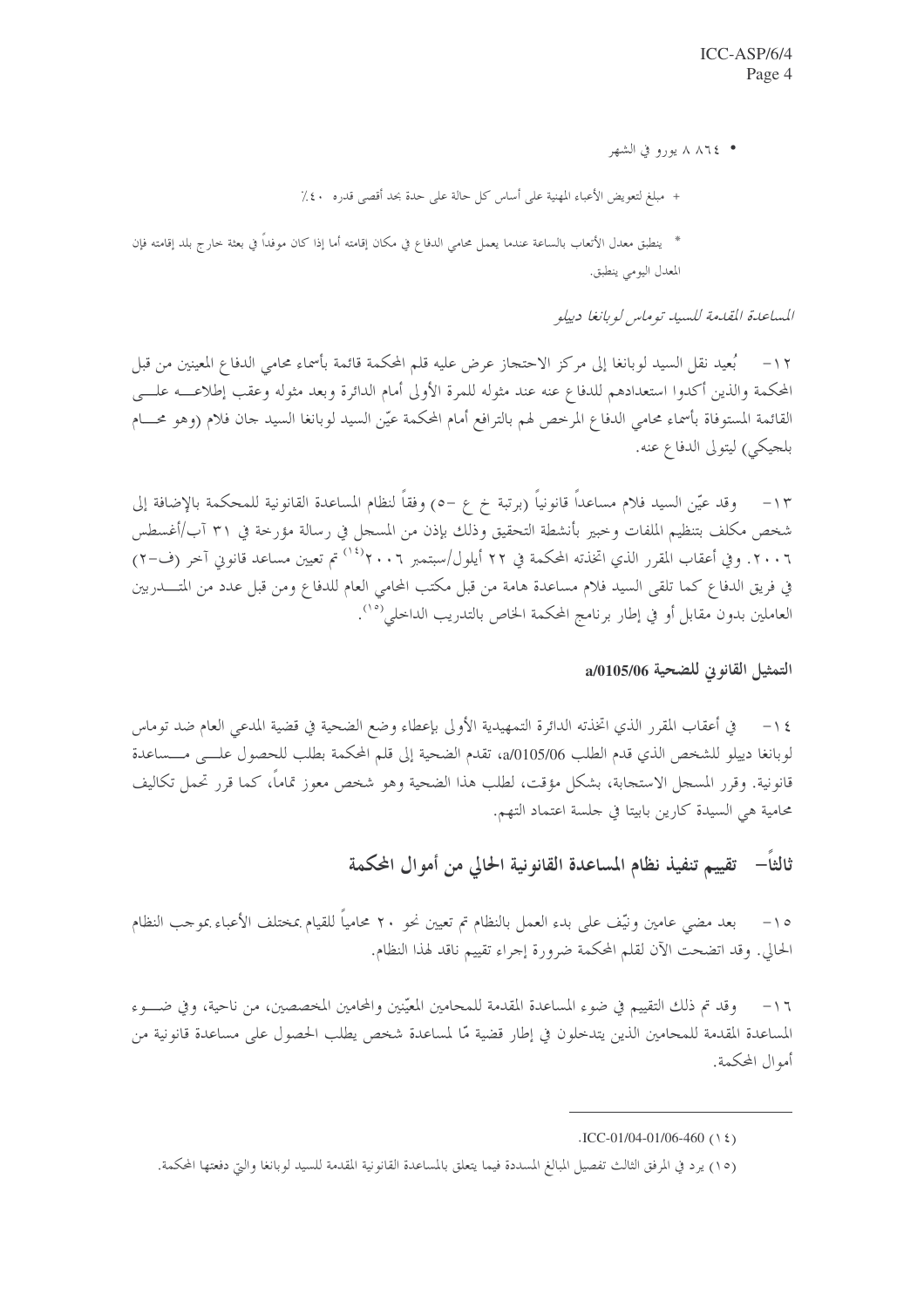١٧− وفيما يتعلق بالمحامين المخصصين والمحامين المعينين تبين من التحارب أن النظام الحالي لم يثر أيــــة صــــعوبات محددة حتى الآن وبإمكانه أن يستمر على ما هو عليه اللَّهم إلا فيما يتعلق بضرورة إعادة النظـــر في مــــسألة الــــسداد التلقائي للتعويضات مقابل الأعباء المهنية.

١٨ – أما فيما يتعلق بتدخلات المحامين الذين يمثلون الأشخاص الذين يطلبون الحصول على مساعدة قانونية مـــن أموال المحكمة، فقد بيّنت التجربة أن النظام الحالي في عمله في إطار المداولات الفعلية أمام المحكمة وخاصة في قـــضية المدعى العام ضد توماس لوبانغا دييلو قد أوضح ضرورة مواجهة المحكمة لأثر بعض العوامل على قدرة الشخص الذي يمثل أمام المحكمة وفريق الدفاع الذي يحامى عنه على الاضطلاع بأعباء الدفاع على النحو الملائم. وينبغي التوكيد على ثلاثة من تلك العوامل ألا وهي ضيق الوقت المتاح للإجراءات، وتدخل المجني عليهم في تلك الإجراءات ونظام المحكمة الإلكتروين الخاص بالكشف عن الأدلة ومختلف المواد.

#### المهل الزمنية المحددة للإجراءات

١٩ – إن المهل الزمنية المحددة المتعلقة بالطعون التمهيدية<sup>(١٦)</sup> وتلك المتعلقة بإيداع الردود القصيرة. ذلك أن الآحال الزمنية المحددة للطعون التمهيدية تقدر بخمسة أيام بالنسبة إلى إيداع عريضة الاستئناف و٢١ يوماً بالنسبة إلى الوثيقـــة الداعمة للاستئناف. أما الآجال المحددة للرد على وثيقة يودعها مشارك ما فتقدر بـ ٢١ يوماً في حين تقدّر المهلة الزمنية المحددة للردود بعشرة أيام<sup>(١٧</sup>). أما المهلة الزمنية المتعلقة بإيداع الملاحظات<sup>(١٨)</sup> على طلبات مشاركة المحنى عليهم فهـــي محددة، بشكل عام، بـ ١٥ يوماً إلا بالنسبة للطلبات المتعلقة بمشاركة مقـــــدمي الطلبــــات VPRS 1 لا VPRS 6 الــــيّ حُددت بـ ١٠ أيام'``. والجدير بالملاحظة أن هذه المهل الزمنية القصيرة لتقديم الاستئنافات لا تتعلق فقط بالــــدعاوى المقدمة أمام المحكمة إنما هي أيضاً من السمات التي تسم كل النظم القانونية الوطنية. وعلاوة على ذلك فإفحا تنطبتي كذلك على كل المشاركين في الإجراءات.

#### تدخل المجنى عليهم في الإجراءات

٢٠ – تم، في قضية المدعى العام ضد توماس لوبانغا دييلو، تلقى ٧٤ طلبًا بالمشاركة في الإجراءات وقد طلب مـــن هيئة الدفاع إبداء ملاحظات على تلك الطلبات في غضون ١٠ إلى ١٥ يوماً. ويُعدّ الوقت اللازم لإعداد الملاحظـــات على تلك الطلبات عبئاً إضافياً بالنسبة لهيئة الدفاع التي يتعين عليها أيضاً احترام المهل الزمنية المفروضة فيما يتعلق ببقية المسائل المطروحة.

٢٠٠٦ و ICC-01/04-01/06-494 بتاريخ ٢٩ أيلول/سبتمبر ٢٠٠٦.

<sup>(</sup>١٦) انظر الأحكام المؤتلفة للمادتين ١٥٤ و١٥٥ من القواعد الإجرائية وقواعد الإثبات والمادة ٦٤ من لائحة المحكمة.

<sup>(</sup>١٧) انظر المادة ٣٤ من لائحة المحكمة.

<sup>(</sup>١٨) لقد وضعت المقررات التيّ أذنت بإيداع الملاحظات على طلبات مشاركة المجني عليه في القضية مهلاً زمنية تقدر، إجمالاً،

بـ ١٥ يوماً. انظر ICC-01/04-01/06-107 بتاريخ ١٨ أيار/مايو ٢٠٠٦، وICC-01/04-01/06-270 بتاريخ ٤ آب/أغسطس

<sup>(</sup>١٩) انظر الوثيقة 58-06-01-04-100-201 بتاريخ ٢٨ آذار/مارس ٢٠٠٦.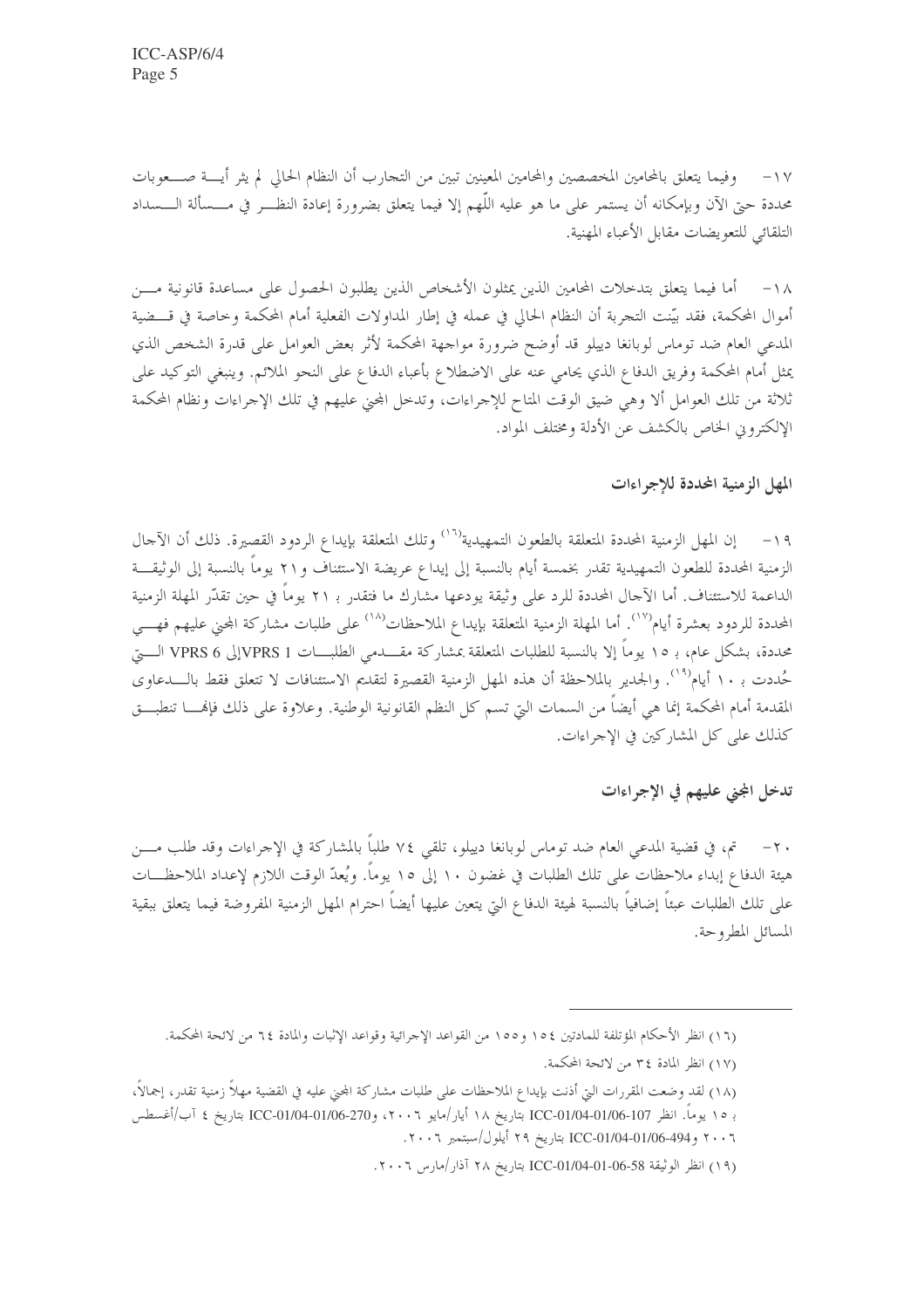النظام الإلكتروني للكشف عن المواد بين المشاركين

نظراً لحدّة نظام "المحكمة الإلكترونية" الذي أخذت به المحكمة بالنسبة إلى هيئة الدفاع يبدو أنه سبّب لها، في  $-\tau$ البداية، عدداً من المشكلات العملية على الرغم من أن المحكمة قد أقامت ذلك النظام لإتاحة التطبيقات اللازمة لتيسير عمل هيئة الدفاع في بيئة "المحكمة الإلكترونية". غير أن هذا النظام إلكتروني لا يتطلب فحسب تلقى أعـــضاء أفرقـــة الدفاع تدريبا خاصا فيما يتعلق ببعض التطبيقات أو البرامج الحاسوبية اللازمة، بل يتطلب كـــذلك تــــوافر مــــوظفين مؤهلين داخل الأفرقة يستطيعون استجلاب وتنظيم كل وثائق القضايا المتبادلة بين المشاركين في الإحراءات.

وقد يتوصل، في المستقبل، إلى الحد من أثر هذه العوامل نتيجة للتعود على الإحراءات الجديدة وحاصة نظام  $-77$ الكشف عن الأدلة والمواد الإلكترونية واقتراب ذلك النظام من درجة الكمال خلال بحث هذه القـــضية وهـــى أول القضايا التي تطرح على المحكمة.

٢٣– ومما ينبغي التوكيد عليه أن الخبرة المكتسبة حتى الآن لا تتجاوز، أساساً، المرحلة التمهيدية لقـــضية واحـــدة طرحت على المحكمة وثلاث حالات. ومن الواضح أنه سيتسنى استخلاص المزيد من الاستنتاجات المحددة عندما تنظر المحكمة في قضية أو أكثر بداية من مرحلة التحقيق وحتى الفصل في القضية في مرحلة الاستئناف. وقد تستدعي كــــل هذه الاستنتاجات، في الوقت المناسب، مراجعة النظام الحالي وإدخال بعض التعديلات، عند اللزوم، على بعض أحكام القواعد الإجرائية وقواعد الإثبات ولائحة المحكمة و/أو لائحة قلم المحكمة.

### رابعاً– التعديلات المقتوحة على النظام الحالي

٢٤ – هناك، في الأجل القصير، مسألة تطرح وتتمثل في معرفة ما إذا كان ينبغي أو لا ينبغي إدخال تعديلات معينة ومحدودة على النظام الحالي، دون أن يتضمن ذلك إدحال أي تعديل على الإطار التنظيمي مع مراعاة مبادئ المسساواة في المعاملة والموضوعية والشفافية والمرونة والاقتصاد في التكاليف المراعاة الواجبة.

٢٥– وهذه التعديلات يقصد ها التخلص من المصاعب المذكورة أعلاه. وقد اتضح، خلال المرحلة التمهيديـــة في قضية المدعى العام ضد توماس لوبانغا دييلو، أن احتياحات الفريق قد تتغير مع استمرار الإحراءات. ولـــضمان الــــرد المناسب على هذه التغييرات واعتماد معايير موضوعية تحول دون إبداء أي طرف من الأطراف لأحكام اعتباطية يقترح تكييف العناصر التالية للنظام الحالي: تشكيل الأفرقة، والميزانية المرصودة للتحقيقات، والبيانات التي يدلي بما الـــشهود الخبراء، وتحديد أحر كل عضو من أعضاء أفرقة الدفاع وتعويض الأعباء المهنية وإحراءات السداد.

٢٦– ولدى التعرف على التعديلات المقترحة أخذ قلم المحكمة بعين الاعتبار إسهامات هيئة الدفاع الــــتي أبــــدت تعليقالها على سير عمل النظام الحالي وحاصة ملاحظاها في إطار قضية المدعى العام ضد توماس لوبانغا دييلو، والوثائق التيّ أعدت لخدمة أغراض مختلفة من قبل رابطات المحامين ومنــــها الرابطـــة الدوليــــة للمحـــــامين International Bar Association ونقابة المحامين الجنائيين الدولية؛ وتجربة المحاكم المختصة والدروس المستفادة من الزيارات السيق أجراهــا موظفو قلم المحكمة في لندن ومدريد لتبادل الخبرات مع المؤسسات المسؤولة عن إدارة برامج المساعدة القانونية.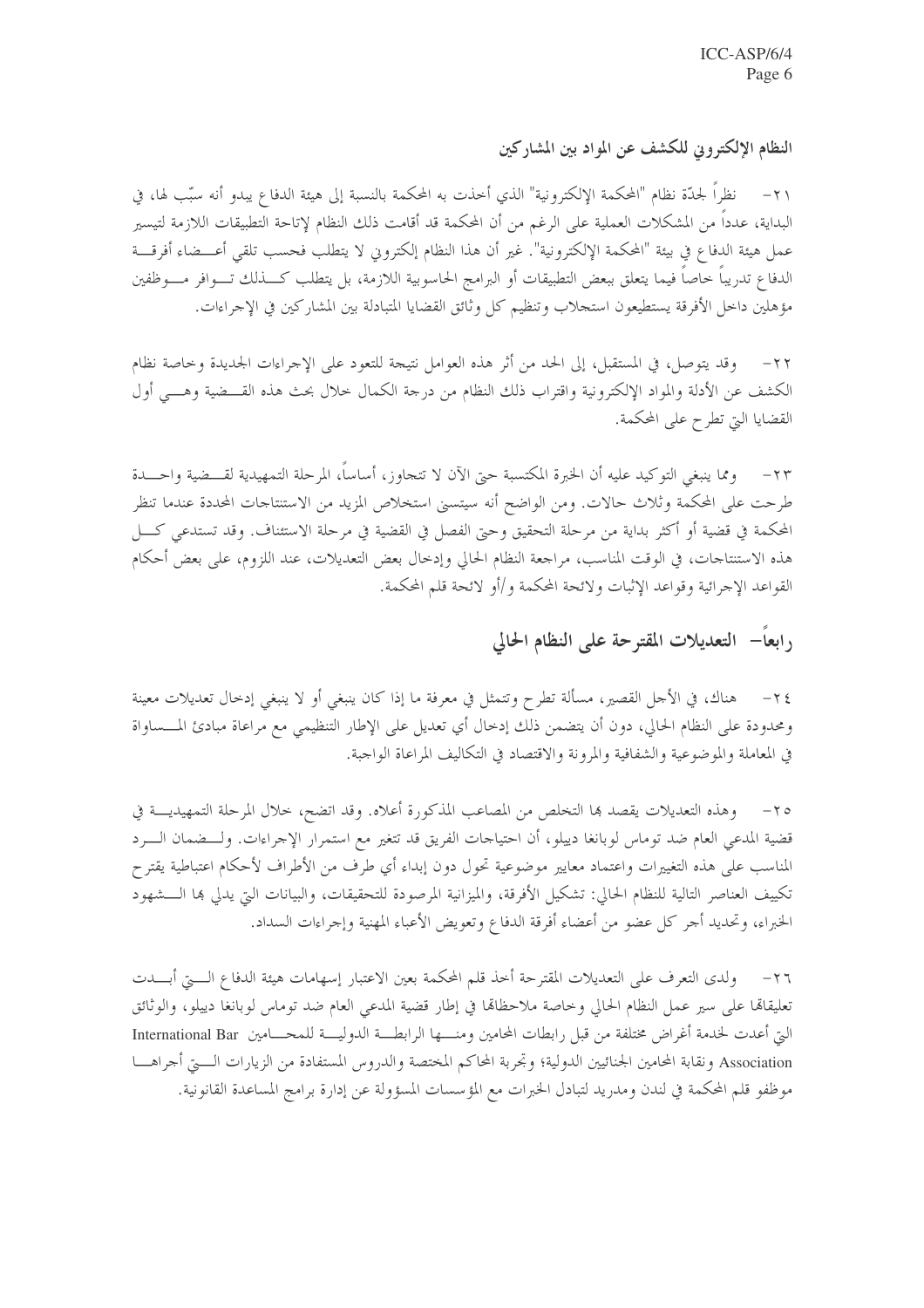٢٧– وقد وزَّع قلم المحكمة وثيقة عمل أولية على عدد من الجهات المخاطبة سواء داخل المحكمة أو خارجها، كما نظم احتماعاً لمناقشة المقترحات المطروحة وقد عقد هذا الاحتماع في مقر المحكمة طوال يوم ٢٣ شباط/فبراير ٢٠٠٧ وتمت مراعاة كل آراء المشاركين قدر الاستطاعة، في إعداد هذا التقرير```.

وقد يتم تعديل هذا التقرير في ضوء المشاورة الأخيرة التي ستنظم مع هيئة الدفاع والمقرر أن تنعقد يومي ٢٨  $-\tau \wedge$ و٢٩ آذار/مارس ٢٠٠٧. وسيتم تناول مسألة تعويض الأعباء المهنية في ضميمة مرفقة بمذا التقرير ستقدم إلى اللجنة في القريب العاجل\*.

التعديلات المنطبقة على هيئة الدفاع فقط

تشكيل الأفرقة

٢٩ – من غير المزمع إدخال أي تعديلات على الفترات الزمنية التي تتدخل فيها هيئة الدفاع بمفردهــــا كمــــا هــــو منصوص عليه في النظام الحالي.

الفترات الزمنية التي تتدخل فيها هيئة الدفاع بمفردها (انظر المرفق الرابع: المرحلتان ١ و٤ من الإجراءات):

- المساعدة المقدمة لشخص يتم استجوابه من قبل مكتب المدعي العام (محامي الدفاع الــــذي تعيّنـــــه المحكمة).
	- محامي الدفاع المخصص والذي يمثل المصالح العامة للدفاع.
	- الفترة الزمنية المنقضية بين المرافعات النهائية وبين النطق بالأحكام.

وينبغي إيضاح أن هيئة الدفاع قد تتلقى مساعدة من مكتب المحامي العام للدفاع.

وبالمثل فإن المساعدة القانونية التي تسدد المحكمة رسومها لا تغطي، من حيث المبدأ، الدعاوي المطروحة أمام السلطات القضائية الوطنية استناداً إلى المادة ٥٩ من النظام الأساسي للفصل في إجراءات الاعتقال في الدولة التي تلقي القبض على الشخص المعنى قبل نقله إلى المحكمة.

٣٠ – وسيتم تبسيط تشكيل الأفرقة كما هو منصوص عليه في النظام الحالي. فعوضاً عن وصف الأفرقة بالتفـــصيل في كل مرحلة من مراحل الإجراءات يقترح تعيين فريق أساسي يعمل طوال استمرار الإجراءات باستثناء الفترتين اللتين تعمل فيهما هيئة الدفاع بمفردها. وسيتم استكمال هذا الفريق الأساسي بموارد إضافية أثناء مرحلة المحاكمة.

<sup>(</sup>٢٠) ترد قائمة بأسماء الرابطات ووحدات المحكمة التي تلقت الوثيقة، والمشاركين في الاجتماع والمساهمات الخطية المقدمة في المرفق السابع وستتم إتاحة المحضر الحرفي للاحتماع في القريب العاجل. وستجرى مشاورة أخرى خلال الحلقة الدراسية السنوية التي ينظمها قلم المحكمة لصالح المحامين المدرجين في القائمة. وستعقد هذه الحلقة الدراسية يومي ٢٨ و٢٩ آذار/مارس ٢٠٠٧ وقد تؤدي الاستنتاجات التي تخلص إليها إلى إدخال بعض التعديلات الطفيفة على هذا التقرير.

<sup>\*</sup> انظر المرفق الثامن.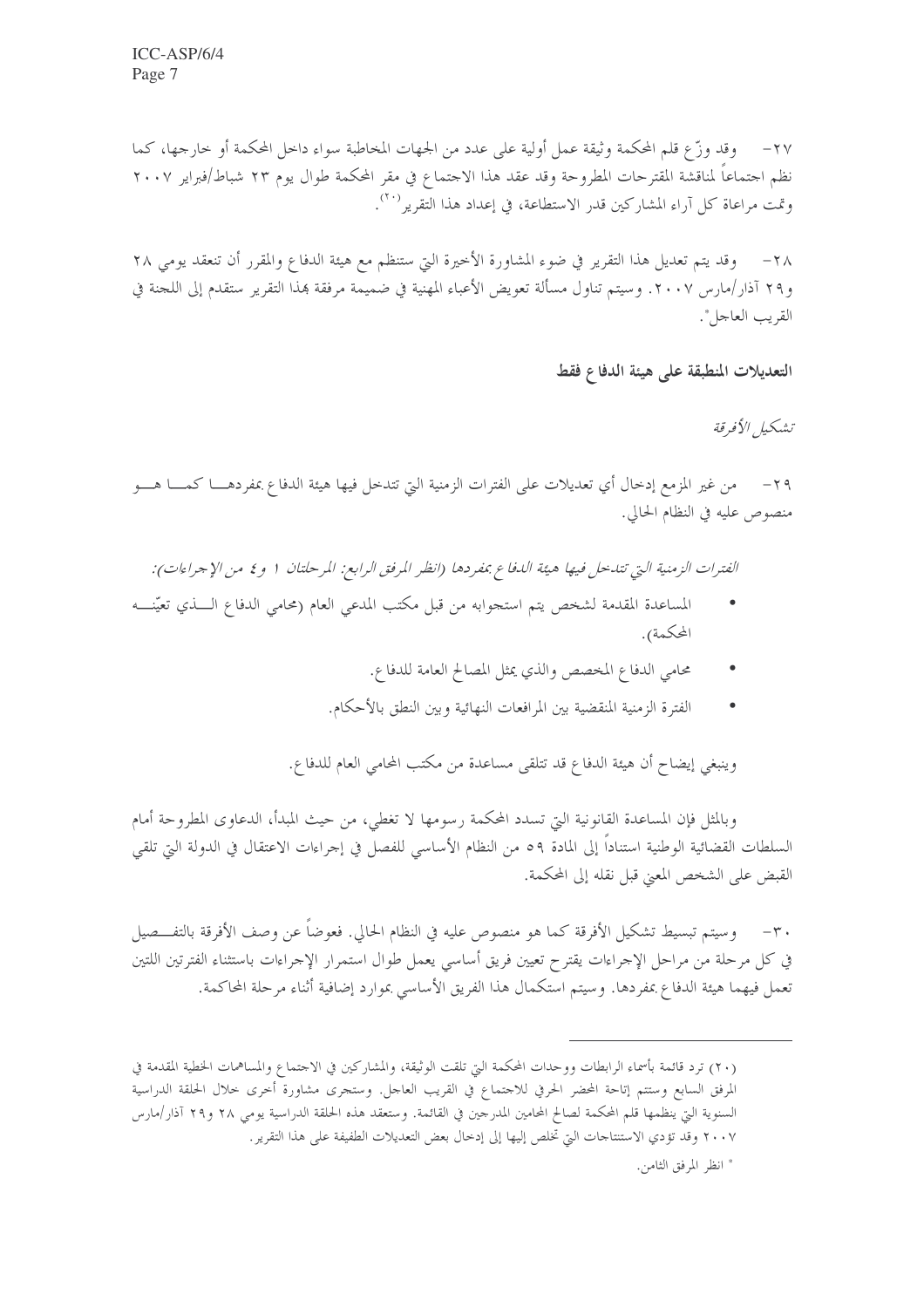٣١– ومن شأن مشاركة المساعد القانوني في الفريق الأساسي أثناء المرحلة التمهيدية أن تبسط كـــذلك تـــشكيل الأفرقة وأن تلبي أيضاً الاحتياحات التي اتضحت من الناحية العملية.

وسيتم تعزيز هذا الفريق الأساسي أثناء سير الإحراءات بموارد إضافية بعضها يقدم تلقائيــــاً والآخــــر يقــــدم  $-\tau \tau$ حسب بعض البارامترات التي قد تؤثر في حجم العمل الذي تضطلع به هيئة الدفاع.

- الفريق الأساسي (انظر المرفق الرابع: المراحل ٢ و٣ و٥ من الإجراءات).  $\hat{O}$
- محامي دفاع (ما يعادل المرتب التي يتقاضاه محام في مكتب المدعي العام برتبة ف–٥).
- مساعد قانويي (ما يعادل المرتب الذي يتقاضاه موظف قانوي معاون في مكتب المدعى العام برتبة ف-٢ وهو منصوص عليه في النظام الحالي فقط في مرحلتي المحاكمة والاستئناف).
- مسؤول عن إدارة ملفات القضية (ما يعادل المرتب الذي يتقاضاه مـــسؤول إدارة ملفـــات القضايا في مكتب المدعى العام (برتبة ف−١) وهو ما يطلق عليه اسم "مساعد" في النظـــام الحالي).

(ب) الموارد الإضافية التي يتم توفيرها تلقائياً أثناء مرحلة المحاكمة (انظر المرفق الرابع" المرحلة ٣ مسن الإجراءات)

محامي دفاع معاون (ما يعادل المرتَّب الذي يتقاضاه محامى دفاع معاون في مكتب المــــدعى العام برتبة ف-٤ أو ما يطلق عليه اسم "المستشار القانوين" في النظام الحالي)، ويبدأ هـــذا المحامي عمله فور اتخاذ قرار لهائي بشأن اعتماد التهم. ومن شأن ذلك أن يتيح لمحامي الدفاع المعاون الوقت الكافي للتعرف على ملابسات القضية قبل بدء المحاكمة.

٣٣– ومن المنوي إتاحة الخيار لهيئة الدفاع إما باستخدام الموارد المخصصة لتعيين محامى دفاع معاون بــــدلاً مــــن المساعد القانوين – بالإضافة إلى مساعد يتقاضى مرتباً بمستوى يعادل مستوى موظف من فئة الخدمات العامة (خ ع– ٥)، أو تعيين مساعدين يتقاضيان مرتباً يعادل مرتب موظف من الفئة الفنية برتبة ف−١. وعلى الرغم من أن هــــذين الخيارين لن يترتب عليهما أي عبء مالي إضافي فإن النظام الحالي (تعيين محامي دفاع معاون) هو الأنسب، فيما يبدو، وذلك بالنظر إلى الحاجة إلى كفالة استمرارية التمثيل وخاصة في حالة انسحاب محامي الدفاع خــــلال الإحـــراءات أو عدم حضوره المحاكمة بشكل مؤقت.

(ج) للوارد الإضافية المتغايرة (انظر المرفق الرابع: المراحل ١ و٢ و٣ و٥ مسن الإحسراءات والمرفت الخاميس

٣٤– ونظراً لاستحالة التنبؤ بشكل دقيق بالاحتياحات التي يتحتم على الفريق تلبيتها أثناء سير الإجراءات في قضية ما، وخاصة فيما يتعلق بتدخلات المحنى عليهم، يوصى بوضع صيغة تسمح بتغير الموارد الإضافية المخصصة للأفرقة تبعاً للتغيرات التي تطرأ، أحياناً، على حجم العمل حلال النظر في قضية ما.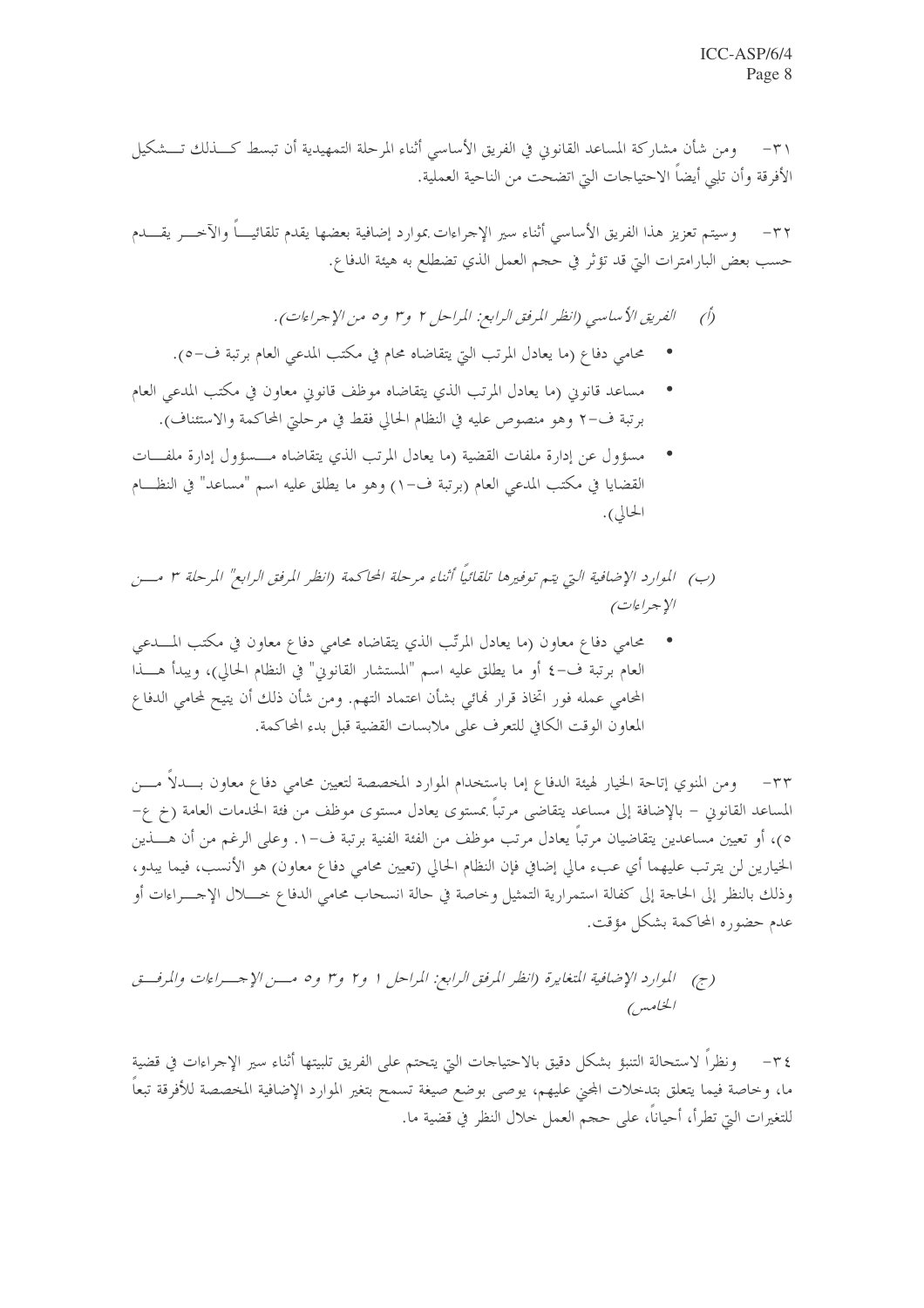٣٥– وبدون استبعاد البارامترات الأخرى التي تبرر تخصيص الموارد الإضافية فقد عمد قلم المحكمة إلى تقدير عدد من البارامترات بغية الوصول إلى صيغة معادلة تسمح لمحامي الدفاع بتعيين المزيد من المساعدين الذين تسدد أجــــورهم من صندوق الطوارئ التابع للمحكمة. والوحدة المعتمدة في هذا الإطار هي "معادل الدوام الكامل" الــــذي يــــساوي حجم العمل الذي يضطلع به أحد أعضاء الفريق كامل الوقت:

- `۱ ککل قممة من التهم ينسبها المدعى العام" ۰٫۰۲٥ معادل دوام کامل (۱ معادل دوام کامل =  $(4x\ddot{\delta})\xi$
- لكل شخص يقدم طلباً بالمشاركة في الإُجراءات: ٠,٠٠٥ معادل دوام كامل (١ معادل دوام  $\mathfrak{c}_{\gamma}$ کامل = ۲۰۰ شخص)
- $\gamma$ لكلِّ ضحية أو مجموعة ضحايا تقبل الدائرة طلب مشاركته أو مشاركتها في القـــضية: ٠,٠٢ معادل دوام كامل (١ معادل دوام كامل - ٥٠ ضحية)
- $\mathfrak{c}_{\xi}$ , لكل ٣ ٠٠٠ صفحة تضاف إلى ملف القضية من قبل سائر المسشاركين ٠,١: معــادل دوام  $\zeta = \zeta + \zeta + \zeta$  صفحة)
- $\mathfrak{c}_{\circ}$ لكل ٣٠٠٠ صفحة يقدمها المدعى العام" ٠,١ معادل دوام كامل (١ معادل دوام كامسل = ۳۰۰۰۰ صفحة).

٣٦ – ويخوِّل تراكم الوحدات من معادل الدوام الكامل لدى فريق ما هذا الفريق إمكانية تعيين الموظفين الإضافيين وفقاً للصيغة التالية:

- مقابل معادل دوام كامل: تعيين مساعد قانوين واحد
- مقابل ٣ معادلات دوام كامل: تعيين محامى دفاع معاون.

٣٧– ولمحامي الدفاع الخيار بين توزيع مجموع معادلات الدوام الكامل المتراكمة من أحل تشكيل فريقه.

٣٨ – واختيار معادل الدوام الكامل كوحدة من وحدات العمل من أجل تعيين المزيد من الموظفين في فريــــق مــــا بطريقة ما يتفق مع النهج العام المعتمد في نموذج طاقة المحكمة''''. وهو يعطي النظام المرونة اللازمة لتلبية الاحتياجات التي تطرأ خلال الإحراءات في حين يكفل الموضوعية اللازمة.

٣٩– غير أن الزيادة المبالغ فيها في حجم فريق ما نظراً لتراكم معادلات الدوام الكامل قد يجعل العبء المالي أمراً لا يتناسب مع الاحتياجات الحقيقية مما قد يؤدي إلى نشوء مصاعب فيما يتعلق بإدارة الفريق ويرهق كاهل المحكمة مـــن حيث الموارد المالية التي توفرها. وعليه فإن من المزمع وضع حدود للموارد الإضافية المتغايرة التي يمكن تخصيصها وذلك بمراعاة محدودية الموارد المخصصة لبرنامج المساعدة القانونية المقدمة من أموال المحكمة.

٤٠ – وعلاوة على ذلك فإن مبدأ تغيرية الموارد الإضافية وفقاً للبارامترات الواردة أعلاه يملي إعادة النظر في تلسك الموارد عندما يقل عدد تلك البارامترات أو عندما ينتهي أثرها على عبء العمل الذي تضطلع به هيئة الدفاع في مرحلة معينة من مراحل الإجراءات.

<sup>(</sup>٢١١) الو ثبقة ICC-ASP/5/10.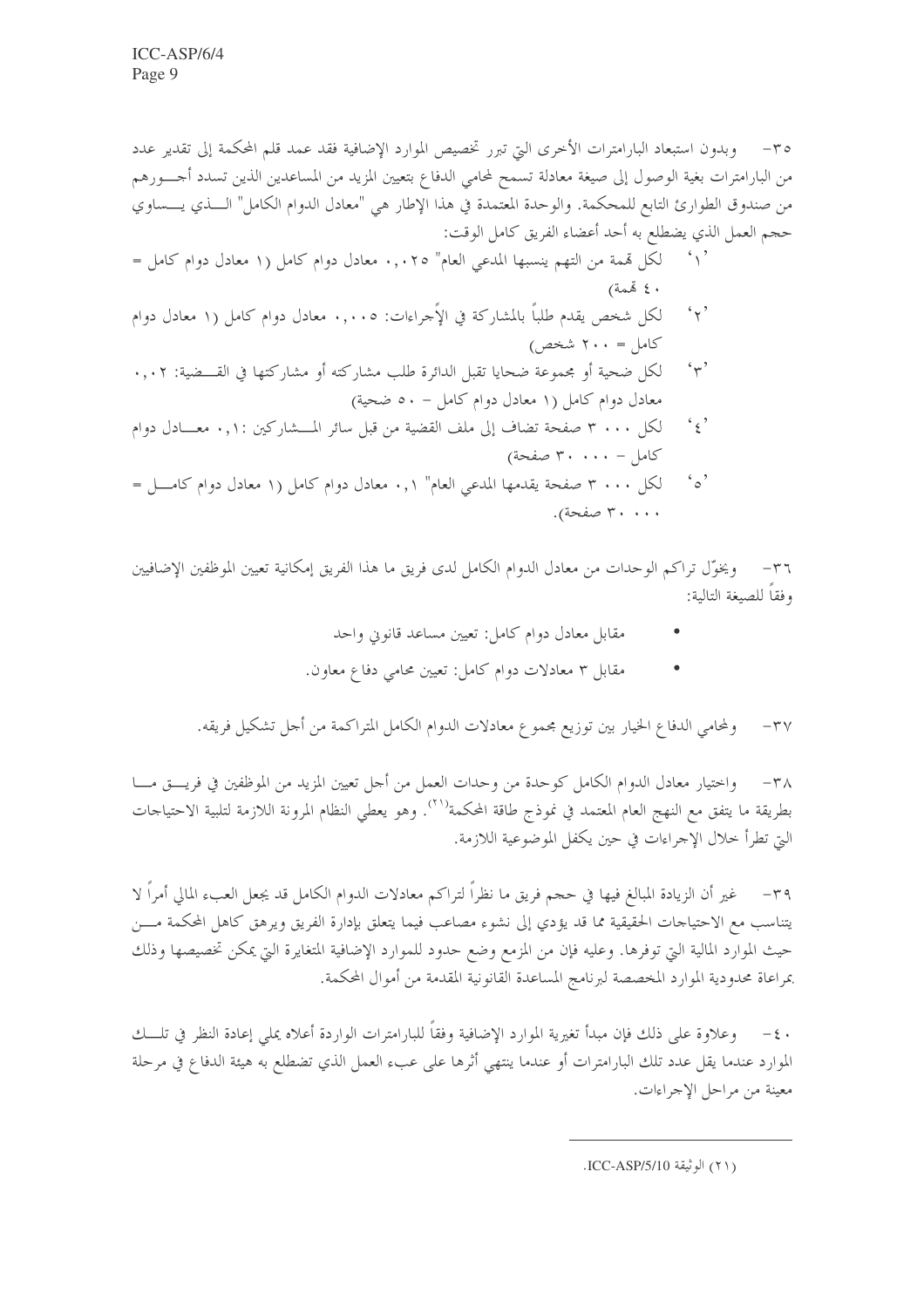٤١ – وبذا، وفيما يتعلق بالبارامتر المتعلق "بالتهم" فإنه في حالة تعديل أمر الاعتقال الذي ينطوي على عدة قمم تبرر عدداً محدداً من معادلات الدوام الكامل أثناء سير الإجراءات بنسب تساوي أو تتجاوز معادلاً واحداً مــــن معــــادلات الدوام الكامل، فإن الموارد الإضافية المتغيرة المخصصة لتلك القضية ستخفض.

وبالمثل، فيما يخص البارامتر المتعلق "بالشخص الذي يقدم طلبًا بالمشاركة في الإجراءات"، فإن الموارد المتغايرة  $-\epsilon$   $\tau$ المخصصة بموجب هذا البارامتر سيعاد النظر فيها بُعيد بت الدائرة في مسألة طلبات المشاركة.

أما الموارد الإضافية المتغيرة والمخصصة بموجب البارامترات الأخرى فإنها ستظل على ما هـــي عليـــه حـــتي  $-\xi$ المرافعات النهائية أمام الدائرة الابتدائية.

٤٤ – ولن تمنح الموارد الإضافية المتغايرة تلقائياً بل لا بد من أن تطلبها هيئة محامى الدفاع خصيصاً وعلى هذه الهيئة أن تبررا حاجتها إلى تلك الموارد وذلك، وإذا دعت الضرورة، قبل التراكم الفعلي لمعادلات الدوام الكامل بخـــصوص أحد البارامترات بغية ضمان تمثيل العميل تمثيلاً فعالاً.

6 > – ولا يخفى على قلم المحكمة وجود بارامترات أحرى مثل طبيعة التهم المنسوبة ونوع المسؤولية التي يتحملها الشخص الذي تتم مقاضاته مما قد يؤثر تأثيراً كبيراً في عمل الأفرقة غير أنه لا يتوافر لديه، في الوقت الحاضر، ما يكفى من الأدلة الموثوقة، نسبياً، والمستقاة من إدارة القضايا لتحديد أثر هذه البارامترات على عمل هيئة الدفاع تحديداً كميا وموضوعياً وترجمة تلك البارامترات إلى موارد متغايرة قد يحتاج إليها بشكل معقول لتأمين دفـــاع يتــــسم بالفعاليـــة والكفاءة. وبإمكان هيئة الدفاع، عند الحاجة، تقديم طلب، عملاً بالفقرة ٣ من القاعدة ٥٣ مــن لائحـــة المحكمـــة، وسيتخذ المسجل القرار المناسب بشأنه وذلك بمساعدة المفوضين المعنيين بمسائل المساعدة القانونية وفي إطار الرقابة البت تفرضها الدائرة استنادا إلى الفقرة ٤ من القاعدة ٨٣.

الميزانية المخصصة للتحقيقات

٤٦ – نظراً لحاجة هيئة الدفاع إلى الاضطلاع بأنشطة التحقيق بغرض الإعداد لجلسة اعتماد التهم يبــــدو أن مــــن المناسب مراجعة الميزانية المخصصة لتلك الأنشطة في النظام الحالي وإدراج الأجر الذي يتقاضاه الخبير المنصوص عليه في القاعدة ١٣٩ من لائحة قلم المحكمة. وبالنظر إلى المهام التي قد يدعى ذلك الخبير إلى الاضطلاع ها وإلى أن هذا الخبير أبعد من أن يكون الشخص الذي يحل محل المحقق وهو من أصحاب المهن القانونية، فقد رُئي أن الأحر المنطبق في هذه الحالة ينبغي أن يكون الأجر الذي يتقاضــــاه محقــــق مساعد (خ ع−٥) في مكتب المدعى العام.

٤٧ – والميزانية المخصصة في إطار النظام الحالي (١٣٨ ٧٠ يورو) تعادل الأتعاب التي يتقاضاها محقق لمدة ٩٠ يوماً (٢١ ٥٥٢ يورو أي ما يعادل الأجر الذي يتقاضاه محقق في مكتب المدعى العام برتبة ف-٤) وأجر خبير واحـــد في الفترة ذاتما (٦١٦ ١٤ يورو أي ما يعادل أجر محقق مساعد في مكتب المدعى العام برتبة خ ع –٥)، وبدل الإقامة اليومي للفترة ذاتما (٢٠ ٩٧٠ يورو) ومبلغ ١٣ ٠٠٠ يورو مخصص لتكاليف السفر. وهذه الميزانية تعد ميزانية أساسية تغطي الاحتياجات اليومية لهيئة الدفاع بما في ذلك عملية تعيين الشهود المحتملين والتوصل إلى قرار بشأن شهاداقمم أو الحصول على الأدلة ذات الصلة فيما يخص ٣٠من شهود الإثبات في المتوسط.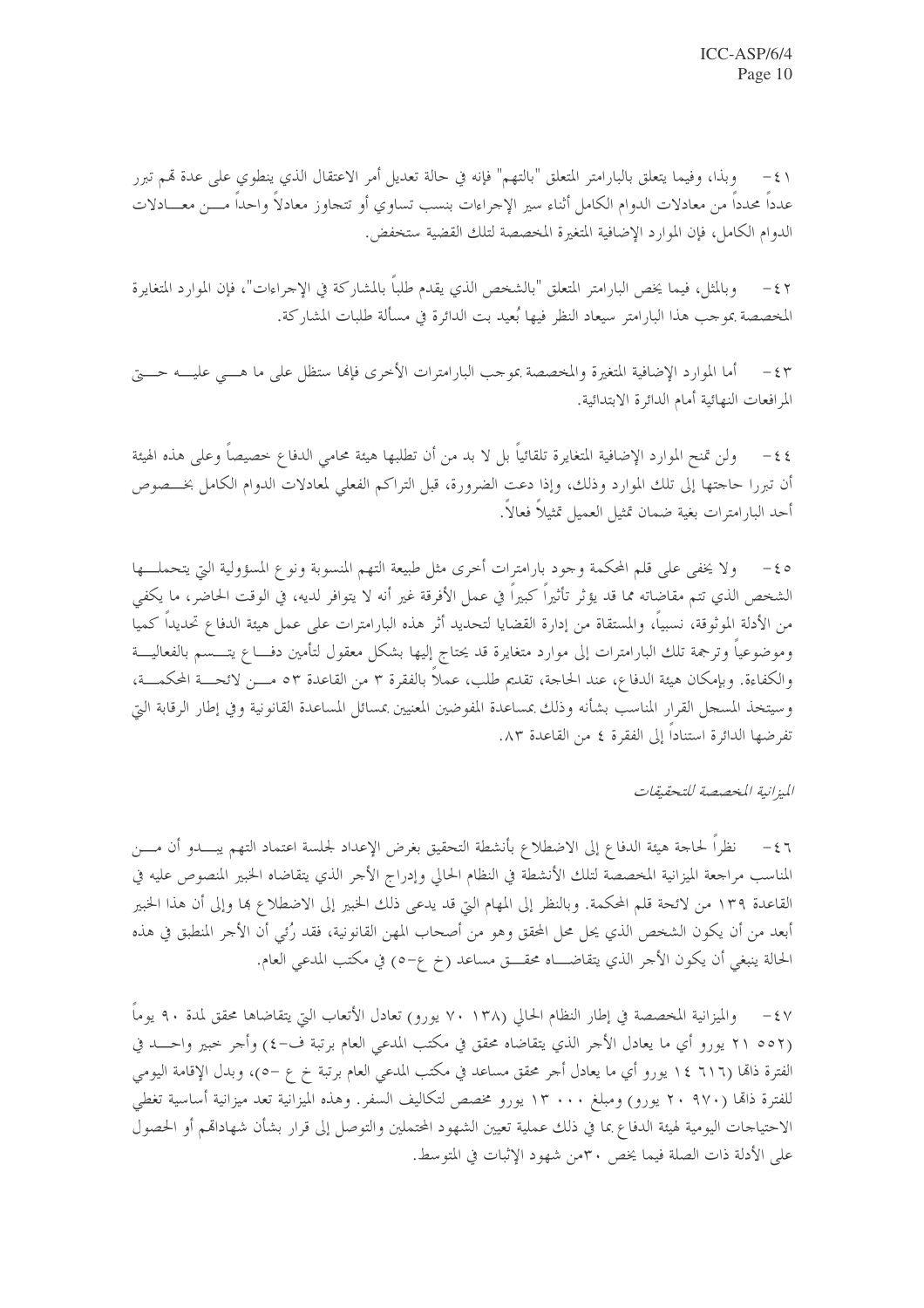٤٨ – وستتم زيادة المبلغ المخصص للأتعاب وبدل الإقامة اليومي في هذه الميزانية الأساسية وخاصــــة في الحــــالات التالية وبمقتضبي الشروط الواردة أدناه:

لكلِّ شاهد إضافي يقدمه مشارك آخر: نصف يوم من التحقيقات؛

وتزداد تكاليف السفر بالنسب التالية:

- لكل ١٠ أيام من التحقيقات الإضافية: سفرة واحدة وطنية أو إقليمية؛
	- لكل ٣٠ يوماً من التحقيقات الإضافية: سفرة واحدة بين القارات.

وعلى حلاف الموارد الإضافية المتغايرة المخصصة لأعضاء الفرق الإضافيين لن يتم وضع حد أقصى بالنسبة للبارامتر الذي ينطبق على أيام التحقيق الإضافية. وكما أُشير إليه أعلاه، في سياق الموارد البشرية''''، فإن هناك عوامل أخرى قد تؤثر تأثيراً كبيراً في عمل الأفرقة في مجال التحقيق. وقلم المحكمة يدرك تمام الإدراك هذه الحقيقة، إلا أنسه لا تتوافر لديه، في الوقت الحاضر، أدلة موثوقة نسبياً مستقاة من إدارة القضايا ليتمكن من تحديد أثر هذه البارامترات على عمل هيئة الدفاع بموضوعية وترجمة تلك البارامترات إلى موارد متغايرة قد يحتاج إليها بشكل معقول لتأمين دفاع يتسم بالفعالية والكفاءة````. وبإمكان هيئة الدفاع، إذا احتاحت إلى المزيد من الموارد، أن تعمد دائماً إلى تقديم طلب في هذا المعنى بموجب الفقرة ٣ من القاعدة ٨٣ من لائحة المحكمة.

المهمات التي يقوم ڢما أعضاء الفريق (من غير المحققين أو الخبراء أو المهمات التي يقوم ڢما سائر أعضاء الفريق لأغسراض التحقيق

٤٩ – لقد درس قلم المحكمة بعناية إمكانية زيادة الميزانية المخصصة لنفقات الأفرقة، فهناك مــــن رأى أن الأمــــوال المكرسة، حلال مرحلة المحاكمة، لسداد تكاليف السفر وبدل الإقامة اليومي والمرخص ها في الوقت الحاضر لا تكفي لسد احتياجات الأفرقة.

٥٠ – ومع ذلك ونظراً لإقامة أنظمة محوسبة يسمح لأعضاء الأفرقة بالنفاذ إلى الشبكة التي ينتمون إليها من مكـــان إقامتهم وبتبادل الوثائق والتعليقات بكل أمان فإنه لا يبدو من الضروري اتخاذ التدابير الكفيلة لمواجهة تلك الزيادة.

الخبراء الشهود

تتم تغطيتها من الميزانية المخصصة لذلك الغرض من قبل وحدة الضحايا والشهود.

<sup>(</sup>٢٢) انظر الفقرة ٤٣ أعلاه.

<sup>(</sup>٢٣) كما يشير إلى ذلك عدد من رابطات محامى الدفاع التي قدمت مساهمات خطية إلى المشاورة التي انعقدت في ٢٣ شياط/فيرابو ٢٠٠٧.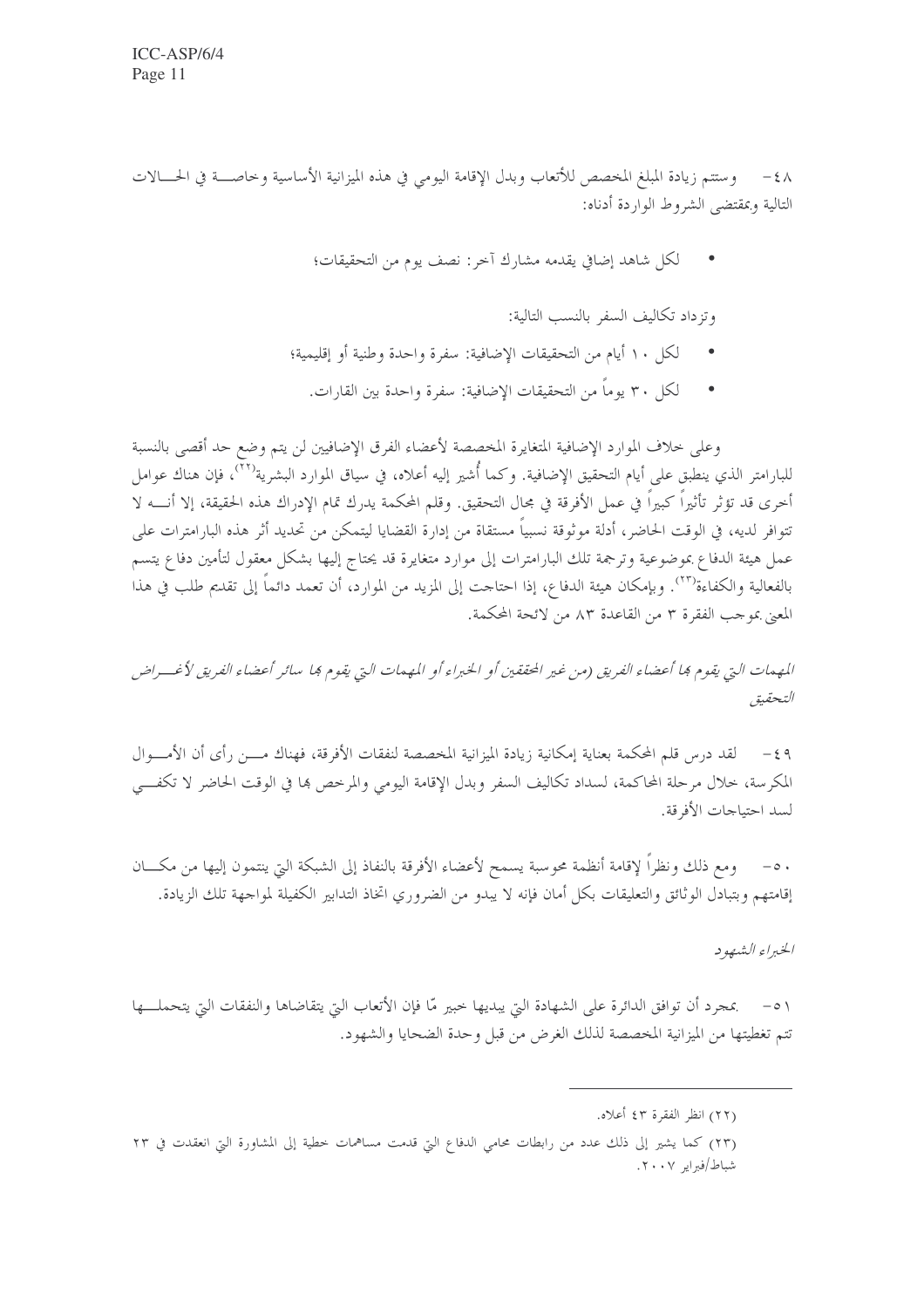#### التعديلات المنطبقة على الضحايا فقط

لم يتخذ المسجل، حتى الآن، إلا مقرراً واحداً بشأن منح المساعدة القانونية'```. وقد بينت التجربة المكتسبة  $- \circ \gamma$ من الحالة في جمهورية الكونغو الديمقراطية وقضية المدعي العام ضد توماس لوبانغا دييلو أن مشاركة الضحايا في المرحلة التمهيدية تظل، وإن كانت مقبولة، محدودة من الناحية الإجرائية<sup>(٢٥)</sup>. وستؤثر المقررات التي ستتخذها دوائر المحكمـــة، في المستقبل، بشأن إحراءات المشاركة في الموارد التي لا بد من توفيرها لأفرقة الممثلين القانونيين للضحايا ومتطلبـــات عمليات التحقيق قبل مرحلة جبر الأضرار وأثناءها.

وعلاوة على ذلك فإنه يجوز للدائرة أو للمسحل، في كل حين، اتخاذ مقررات ظرفية تتعلق بالتمثيل القانوين  $- \circ \tau$ للضحايا وذلك تبعاً لملابسات القضية. وعليه يجب أن يتمكن نظام المساعدة القانونية من تلبية هذه الاحتياحات بشكل فعال.

والجدير بالملاحظة أيضاً أن المساعدة القانونية من أموال المحكمة ستقدم في إطار التمثيل القانوين العام.  $- \circ \xi$ 

٥٥– وبناء على ذلك، ونظراً لعدم وجود أحكام قضائية مؤكدة حول إجراءات مشاركة الضحايا الذين يقدمون طلبات للحصول على مساعدة قانونية من أموال المحكمة، من جهة، وعدم وجود بارامترات موثوقة بالقدر الكـــافي في هذا الصدد، من ناحية أخرى، فإنه يبدو من الأنسب، في الوقت الحاضر، الإحجام عن إقامة نظام مخـــصص لتقـــديم المساعدة القانونية للضحايا في المرحلة التمهيدية. أما بالنسبة لمرحلة المحاكمة فيقترح، من حيث المبدأ، تعــــيين فريــــق أساسي يتم تقليصه أو توسيعه بناءً على تقدير المسجل في ضوء إجراءات المشاركة الحالية التي قررها دوائر المحكمة وما إلى ذلك من العوامل. ويتألف هذا الفريق الأساسي مما يلي:

- محامی دفاع (ف-٥)
- مسؤول عن إدارة ملف القضية ("مساعد" في مصطلح النظام الحالي (ف-١)).

٥٦ – أما في مرحلة جبر الأضرار فيُقترح تعيين فريق أساسي يمكن زيادة عدد أعضائه حسب تقدير المسجل وتحت رقابة الدائرة ويتألف ذلك الفريق من:

- محامی دفاع (ف-٥)
- مساعد قانوين (ف-٢)
- مسؤول عن إدارة ملف القضية ("مساعد" في مصطلح النظام الحالي ف-١)).  $\bullet$

٥٧ – ويمكن النظر في إمكانية توفير موارد إضافية لفريق التمثيل القانوين وخاصة في الحالات التالية: عندما يتجاوز عدد المحنى عليهم في المحموعة الحمسين، وعندما تقتضي إجراءات حبر الأضرار طلب اتخاذ كل إجراءات الحماية عملا بأحكام الفقرة ١ من المادة ٩٣ من نظام روما الأساسي، عندما قررت الدائرة ألها ستحدد مدى أي أضرار تلحق.

<sup>(</sup>٢٤) مقرر قلم المحكمة المؤرخ في ٣ تشرين الثاني/نوفمبر ٢٠٠٦ 650-01/04-01/06-050.

<sup>(</sup>٢٥) المقررات التي اتخذها الدائرة التمهيدية في ١٧ كانون الثاني/يناير ٢٠٠٦ (ICC-01/04-101)، وفي ٢٢ أيلول/سبتمبر

٢٠٠٦ (200-1/06-4620) (في ٢٠ تشرين الأول/أكتوبر ٢٠٠٦ (06-106-1104-1/06).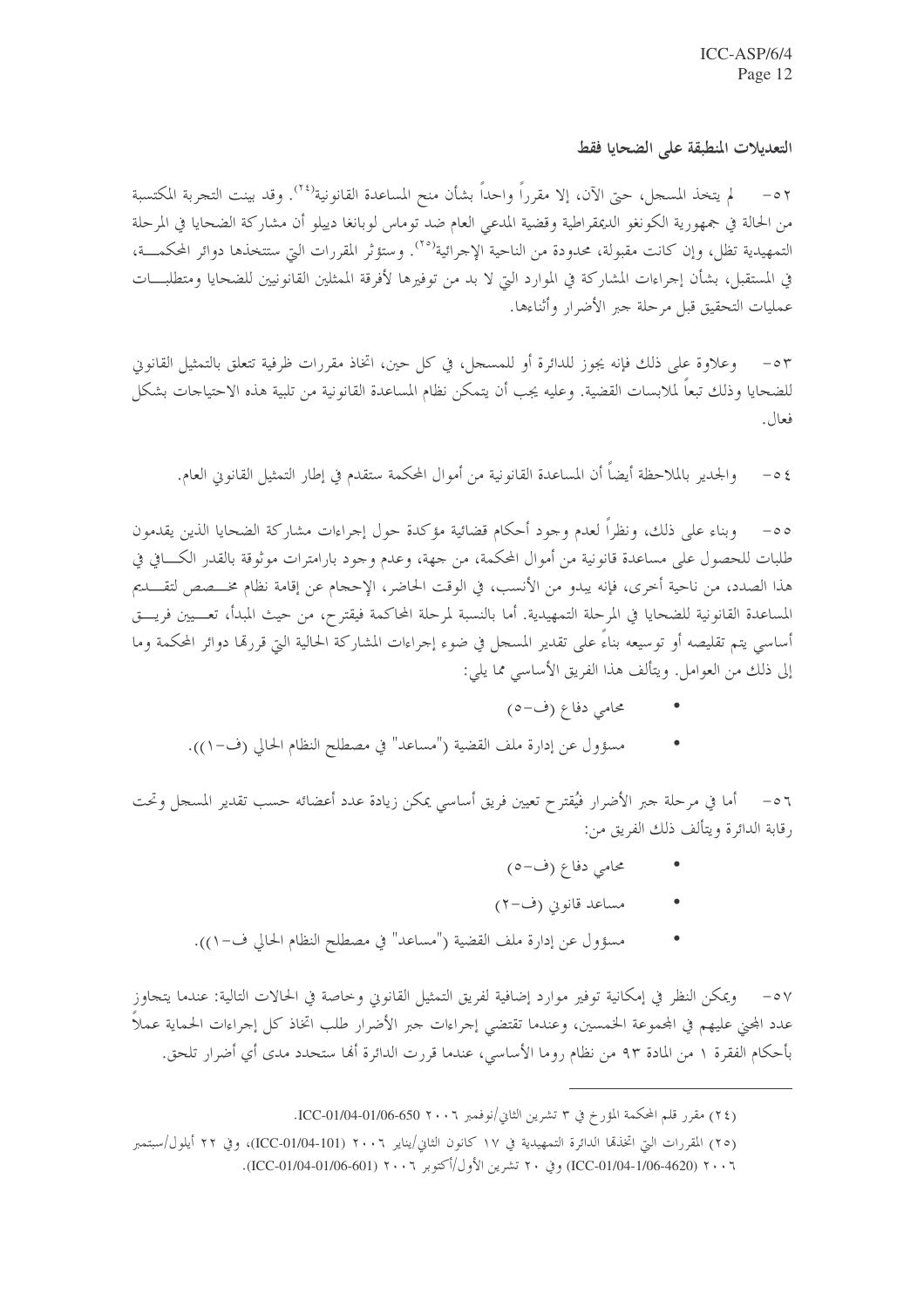الميزانية المخصصة للتحقيقات

٥٨ – لا يخصص النظام الحالي ميزانية للتحقيقات. غير أنه يبدو من الضروري، وخاصة فيما يخص جميع المـــسائل المتعلقة بجبر الأضرار، التفكير في رصد ميزانية لهذا الباب. ويقترح تخصيص ميزانية قدرها ٢٥٢ ٤٣ يـــورو للقــــضية برمتها بما في ذلك مرحلة حبر الأضرار. وتعادل هذه الميزانية الأتعاب التي يتقاضاها محقق لمدة ٦٠ يومـــا (٩١٢ ١٧ يورو أي ما يعادل أحر محقق في مكتب المدعي العام (برتبة ف-٤) وبدل الإقامة اليومي للفترة ذاتما (٨٤٠ ١٥ يورو) و ۱۰۰۰۰ یورو لسداد تکالیف السفر .

التعديلات المنطبقة على كل من هيئة الدفاع والضحايا

تحديد المبالغ التي يتعين تسديدها

تحدد أحور كل أعضاء الفريق استناداً إلى الأحور التي يتقاضاها الموظفون من الرتب المناســـبة في الدرجـــة  $-09$ الخامسة. ويرد جدول الأجور المناظرة لكلِّ فئة من فئات أعضاء الفريق في المرفق السادس.

إجراءات السداد

٦٠ – لقد اعترض محامو الدفاع عن السيد لوبانغا اعتراضاً شديداً على الممارسة المعتمدة، من حيث المبدأ، من قبل قلم المحكمة والمتمثلة في دفع ٦٠٪ من أتعاب كل عضو من أعضاء الفريق بعد تقديم بيان بعدد الساعات التي عملـــها، ودفع النسبة المتبقية وقدرها ٤٠٪ في لهاية كل مرحلة أو كل ستة أشهر.

وهذه الممارسة لا يعمل ها في المحكمة الجنائية الدولية لرواندا وهي تختلف عن الممارسة المعمول ها في المحكمة  $-7)$ الجنائية الدولية ليوغوسلافيا السابقة حيث تم دفع ٨٠٪ من أحور أعضاء الأفرقة في نماية كل شهر. ومع ذلك فإن هذه الإمكانية قد اعترض عليها محامو الدفاع الذين طالبوا بمعاملتهم بنفس الطريقة التي يعامل ها أعضاء مكتب المدعى العام الذين يحصلون على أجورهم كاملة كل شهر.

وعلى الرغم من إغراق هذه الحجة في التبسيط فإن النسبة المئوية للأجور المدفوعة في الوقت الحاضر، وهـــي  $-77$ من أكثر النسب انخفاضا في جميع السلطات القضائية الدولية تستدعى تغييرها.

٦٣– وعليه يقترح إعادة النظر في النسبة المثوية المنصوص عليها في النظام الحالي. وسيتم، في المستقبل، دفع ٧٥٪ من الأتعاب عند تلقي بيان بساعات العمل التي أنفقت أما النسبة المتبقية فتدفع في لهاية كل مرحلة من المراحل أو كل ستة أشهر وذلك بعد استعراض تنفيذ حطة العمل التي يوافق عليها قلم المحكمة أصلا.

٦٤− أما دفع كامل المبلغ الواحب السداد فإنه يجعل من رقابة قلم المحكمة على استخدام الأموال المدفوعة للأفرقة القانونية واسترداد المبالغ التي قد تكون دفعت بدون وحه حق لأعضاء الأفرقة أو للشخص المكلف بملف القـــضية في حالة انسحاب محامي الدفاع أمراً في غاية الصعوبة بل قد يكون أمراً مستحيلاً.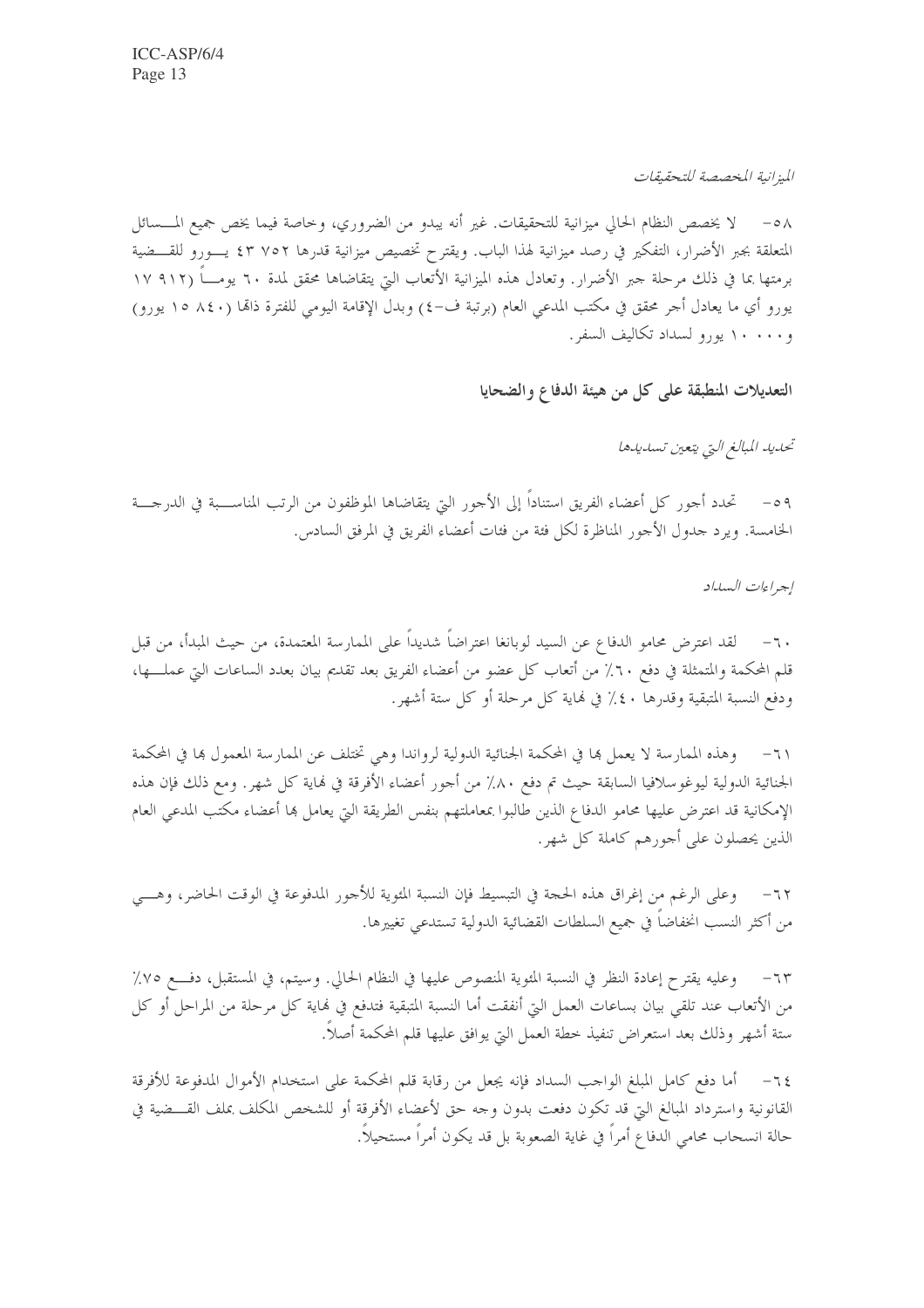٦٥− غير أن طريقة الدفع هذه لا تنسحب إلا على محامى الدفاع ومحامى الدفاع المعاون أما بقية أعضاء الفريـــق فإلهم يتقاضون أجورهم بالكامل عند تلقى البيانات الخاصة بالساعات التي عملوها. وعلاوة على ذلــك فـــإن هــــذه الطريقة لا تنطبق على الفترة الممتدة بين التاريخ الفعلي لبداية المحاكمة، كما تحدده السدائرة الابتدائيـــة، والمرافعـــات النهائية، حيث يتلقى كل أعضاء الفريق أحورهم بالكامل.

٦٦– وفي جميع الحالات هناك ما ينص، في إطار النظام الحالي، على تدخل المفوضين المعنيين بالمساعدة القانونيـــة الذين تشكل مشاركتهم ضمانة مناسبة تتمثل في ممارسة رقابة على مدى الحاجة إلى الأنشطة التي يضطلع بما محـــامي الدفاع ومعقوليتها وفعاليتها حيث أن تلك الأنشطة تموّل في إطار برنامج يتلقى أموالاً عامة.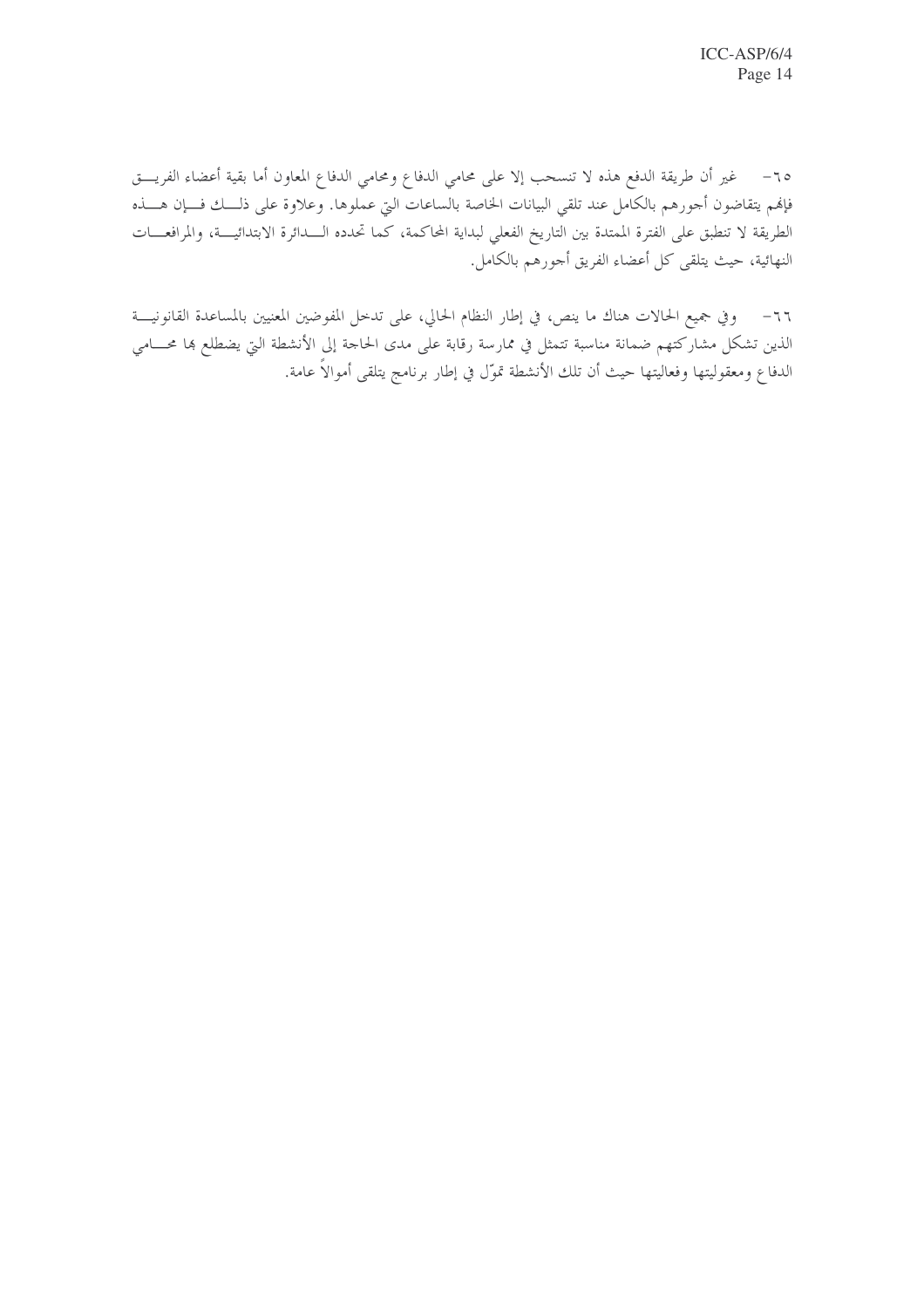### المرفق الأول

#### تعديل المبادئ التي تحكم تحديد مفهوم العوز

#### أساس حساب تكلفة العيش  $\alpha$

يستند قلم المحكمة، لدى تقييم احتياحات الأشخاص الذين يعولهم مقدم الطلب، إلى المصادر التالية حـــــسب ترتيب أوليتها.

- الإحصاءات الرسمية المتعلقة بتكاليف العيش في الدولة التي يعيش فيها كل مُعال؛  $\binom{5}{1}$ 
	- الإحصاءات الرسمية للجنة الخدمة المدنية الدولية؛  $(\hookrightarrow)$
	- الإحصاءات الأخرى المتعلقة بتكلفة العيش في مكان إقامة المعالين؛  $(5)$
- معدل بدل الإقامة اليومي الذي تحدده لجنة الحدمة المدنية الدولية بالنسبة لمدد الإقامة التي تتجــــاوز  $(2)$ الشهر .
	- استثناء بعض الأصول  $\mathcal{L}$
- المسكن الذي يمتلكه طالب المساعدة: تحسم قيمة الإيجار التقديري مـــن الاحتياجــــات المقـــــدرة  $\bullet$ للمعالين الذين يعيشون فيه. وإذا كان الإيجار أعلى من احتياجات أولئك الأشخاص فإن الفـــارق يعتبر من أصول الطالب المتاحة لاستعماله؛
- المسكن الذي يمتلكه شخص يعوله طالب المساعدة: تحسم قيمة الإيجار التقديري من الاحتياحات المقدرة للشخص المعنى (وكذلك احتياجات سائر المعالين الذين يعيشون معه، عنــد الــضرورة) وذلك حتى تصل تلك القيمة إلى المبلغ التقديري لتلك الاحتياحات<sup>(١)</sup>؛
	- الأثاث: يرى قلم المحكمة أن النهج المبين في الوثيقة المرجعية يحقق الغرض المنشود؛  $\bullet$
	- السيارات: في رأي قلم المحكمة أنه لا يجوز استثناء أي سيارة فائقة القيمة أو فارهة.  $\bullet$

<sup>(</sup>١) يرى قلم المحكمة أنه ما لم يتم نقل ملكية العقار الذي يسكنه المعال إليه بطريقة الاحتيال، فإن ذلك العقار لا يمكن اعتباره من أصول طالب المساعدة.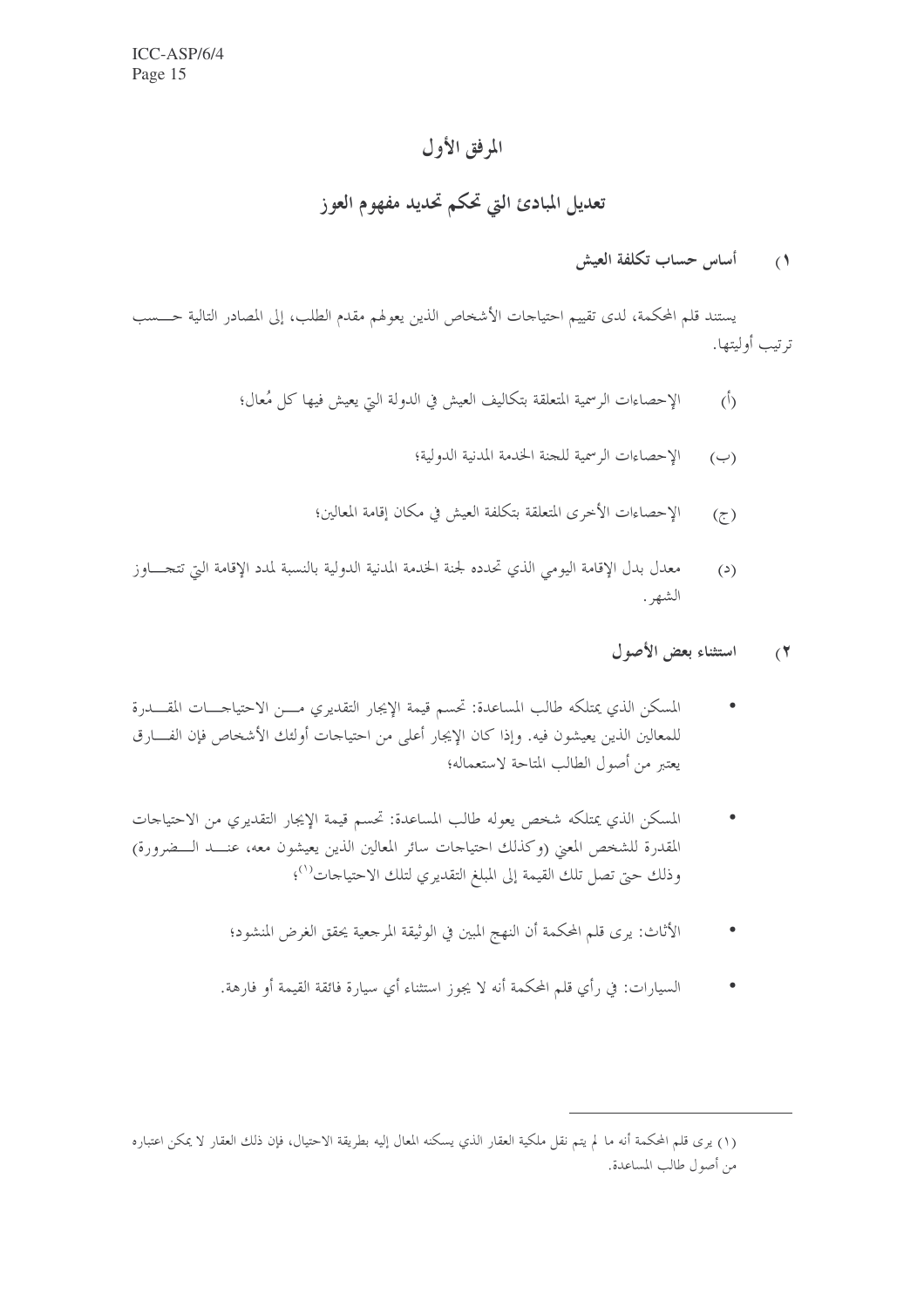# المرفق الثاني

# تکلفة کل حالة تعيين لمحامي دفاع مجاني أو محامي دفاع مخصص<br>حتى ١ آذار/مارس ٢٠٠٧

| التكلفة                                          | الرقم المرجعي للتعيين |
|--------------------------------------------------|-----------------------|
| $\uparrow$ ۹۱۸,۰۱                                | 01/05                 |
| $\vee \vee \cdot \cdot \cdot, \cdot \cdot$       | 02/05                 |
| ۲ ٦١٦,٠٠                                         | 03/05                 |
| $\tau \cdot \wedge \cdot \cdot \cdot$            | 01/06                 |
| $\circ$ $\circ$ $\circ$ $\circ$ $\wedge$ $\circ$ | 02/06                 |
| 700.,                                            | 03/06                 |
| 17.572,71                                        | 04/06                 |
| V ۱ ٦ ٨ , ٦ ٢                                    | 05/06                 |
| 5.7.5, 7.7                                       | 06/06                 |
| $\backslash\cdot\tau$ ۲۱,۶۶                      | 07/06                 |
| $\circ$ $\uparrow \wedge$ , $\circ \wedge$       | 08/06                 |
| $9.0 \vee 0,7 \wedge$                            | 09/06                 |
| V1.470,71                                        | المجموع               |

| التكلفة                         | السنة                         |
|---------------------------------|-------------------------------|
| 1775,01                         | $\mathbf{y} \cdot \mathbf{z}$ |
| $77 \wedge \cdots \wedge \cdot$ | ٢٠٠٦                          |
| $VT - Y0, Y1$                   | المجموع                       |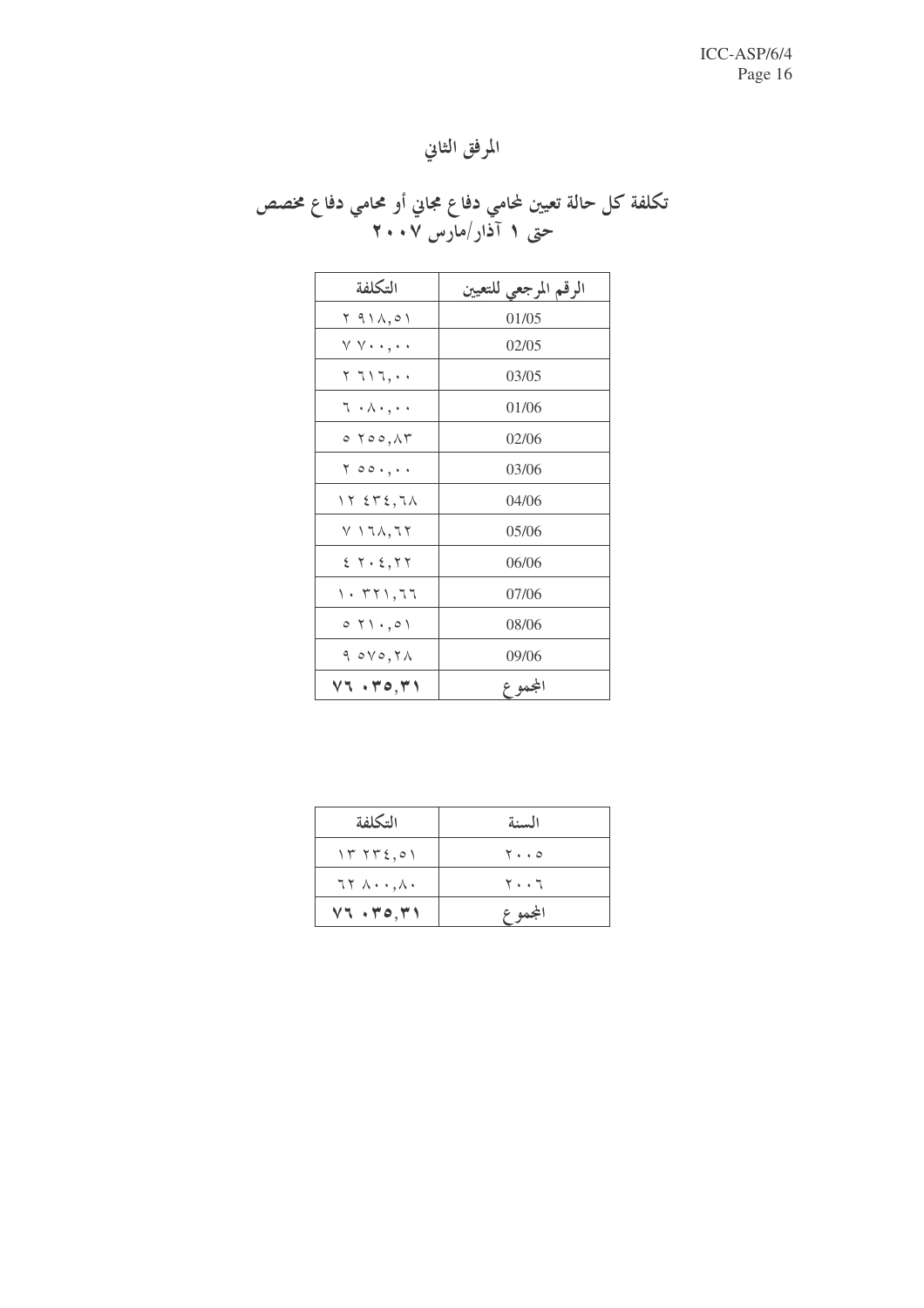# المرفق الثالث

# تفاصيل المبالغ المدفوعة لفريق الدفاع عن السيد توماس لوبانغا دييلو<br>حتى ١ آذار/مارس ٢٠٠٧

| ٩٦ ٤٨٤,١٤ يورو   | أتعاب محامى الدفاع                |
|------------------|-----------------------------------|
| ۳۲ ٤٦٧,٥٦ يورو   | أتعاب المساعد القانويي            |
| ۱۷ ته ۱۷ یورو    | أتعاب المسؤول عن إدارة ملف القضية |
| ۱۸ ۵۶۰,۰۰        | أتعاب الخبير                      |
| ۲۹ ٤٢٩,٩٠ يورو   | تكاليف السفر (باستثناء التحقيقات) |
| ۲۷ ۳۳۷, ۶۱ یورو  | تكاليف السفر (التحقيقات)          |
| ۸۸۲٬۸۸۸ ۲۲۱ یورو | المجموع                           |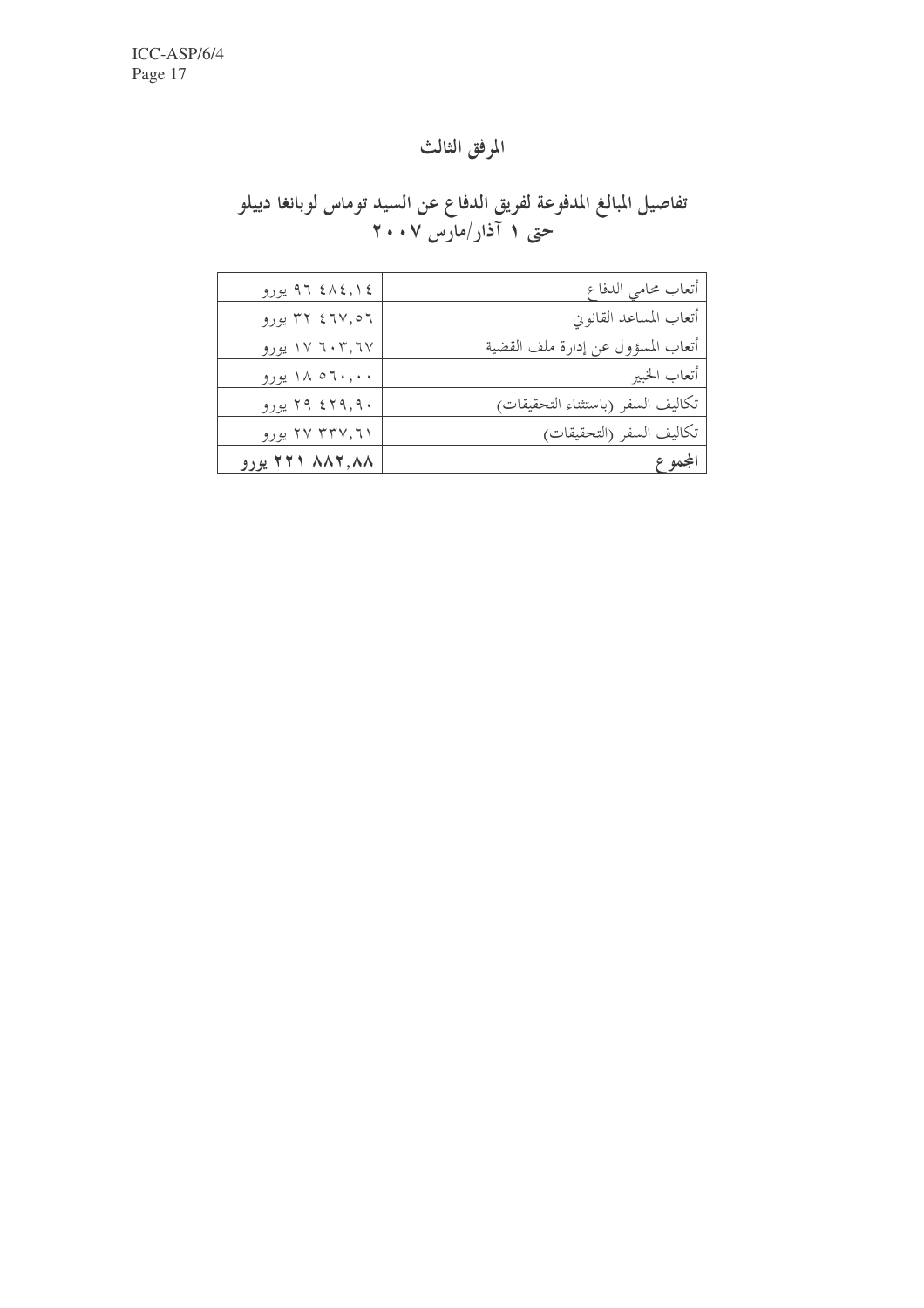# المرفق الرابع

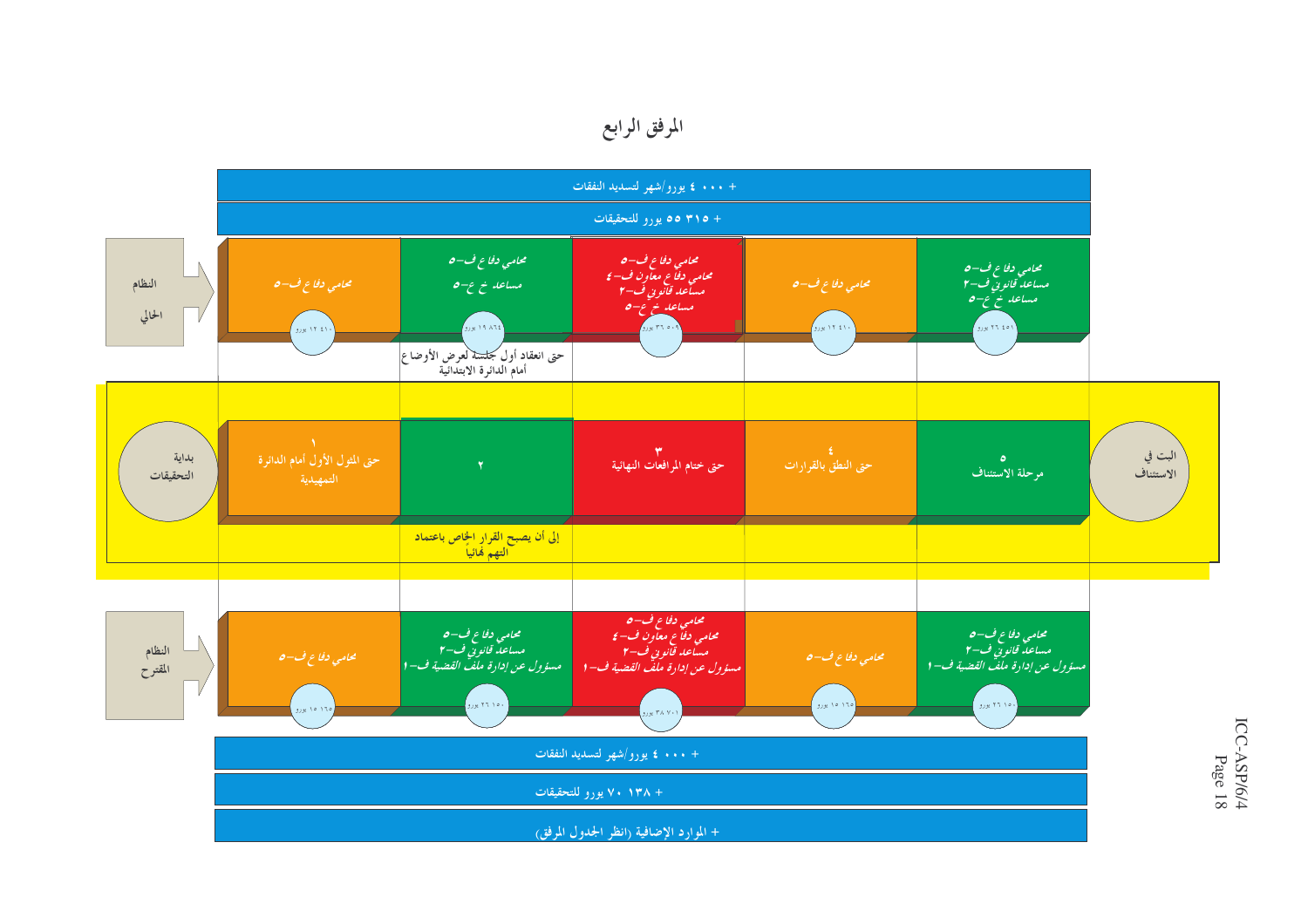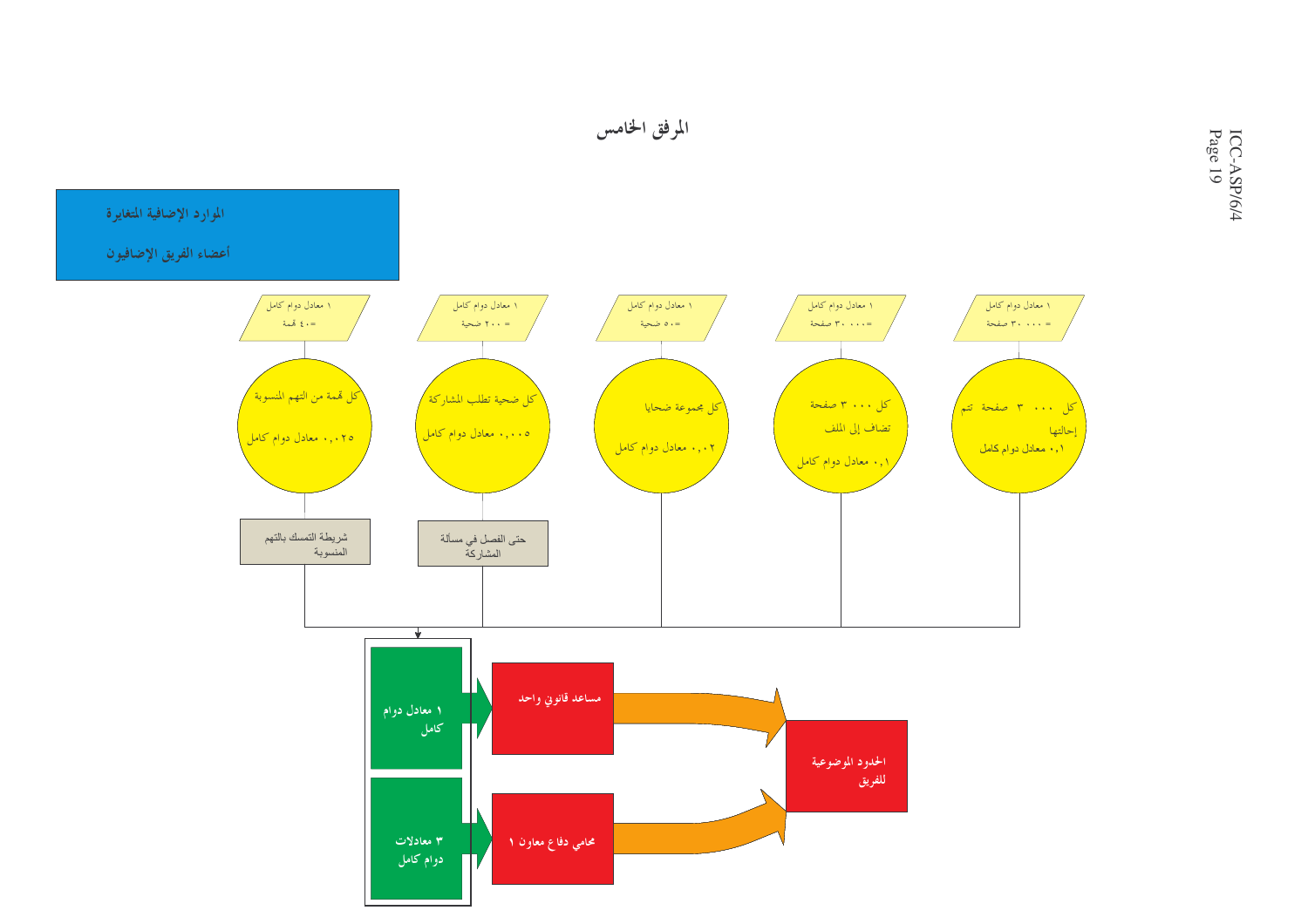# المرفق السادس

# تحديث للأجر الذي يتقاضاه كل عضو من أعضاء الفريق''

| الأجر المقترح <sup>(٢)</sup> | الأجر بموجب النظام الحالي    | الفئة المقابلة في مكتب                           | الفئة                        |
|------------------------------|------------------------------|--------------------------------------------------|------------------------------|
|                              |                              | المدعى العام                                     |                              |
| ۱۰ ۸۳۲ یورو/شهر              | ۸ ۸۶ یورو/شهر                | محامى دفاع أقدم<br>(ف-٥)                         | محامي دفاع                   |
| ۹٦٥ ٨ يورو/شهر               | ۷ ۱۸٤ يورو/شهر               | محامى دفاع بالدائرة الابتدائية<br>(ف-٤)          | محامى دفاع معاون             |
| ۱۱۳ تا یورو/شهر              | ۷۰۵ ٤ يورو/شهر               | محامي دفاع معاون بالدائرة<br>الابتدائية<br>(ف-۲) | مساعد قانويي                 |
| ۸۷۲ ٤ يورو/شهر               | ٢ ٥٤ ٣ يورو/شهر<br>$(5 - 2)$ | مسؤول من إدارة ملف<br>القضية<br>(ف−۱)            | مسؤول عن إدارة ملف<br>القضية |
| ۹۶۵ ۸ یورو/شهر               | ٧ ١٨٤ يورو/شهر               | محقق جنائي<br>$(\xi-\tilde{\Theta})$             | محقق                         |
| ٤٠٤٧ يورو/شهر                | ٢ ٥٤ ٣ يورو/شهر              | محقق مساعد<br>(خ ع – مساعد قانويي)               | خبير                         |

<sup>(</sup>١) انظر الفقرات ٣٠ و٤٥ و٥٣ و٥٥ أعلاه. وهذه الأرقام لا تشمل أي تعويض على الأعباء المهنية.

<sup>(</sup>٢) تم حساب هذه المبالغ على أساس الراتب الإجمالي الداخل في حساب المعاش التقاعدي للموظف الذي ينتمي إلى الرتبة المناسبة في

الدرجة الخامسة (انظر الفقرة ٥٦ أعلاه) وذلك طبقاً لجداول مرتبات الأمم المتحدة المعتمدة في خريف عام ٢٠٠٦.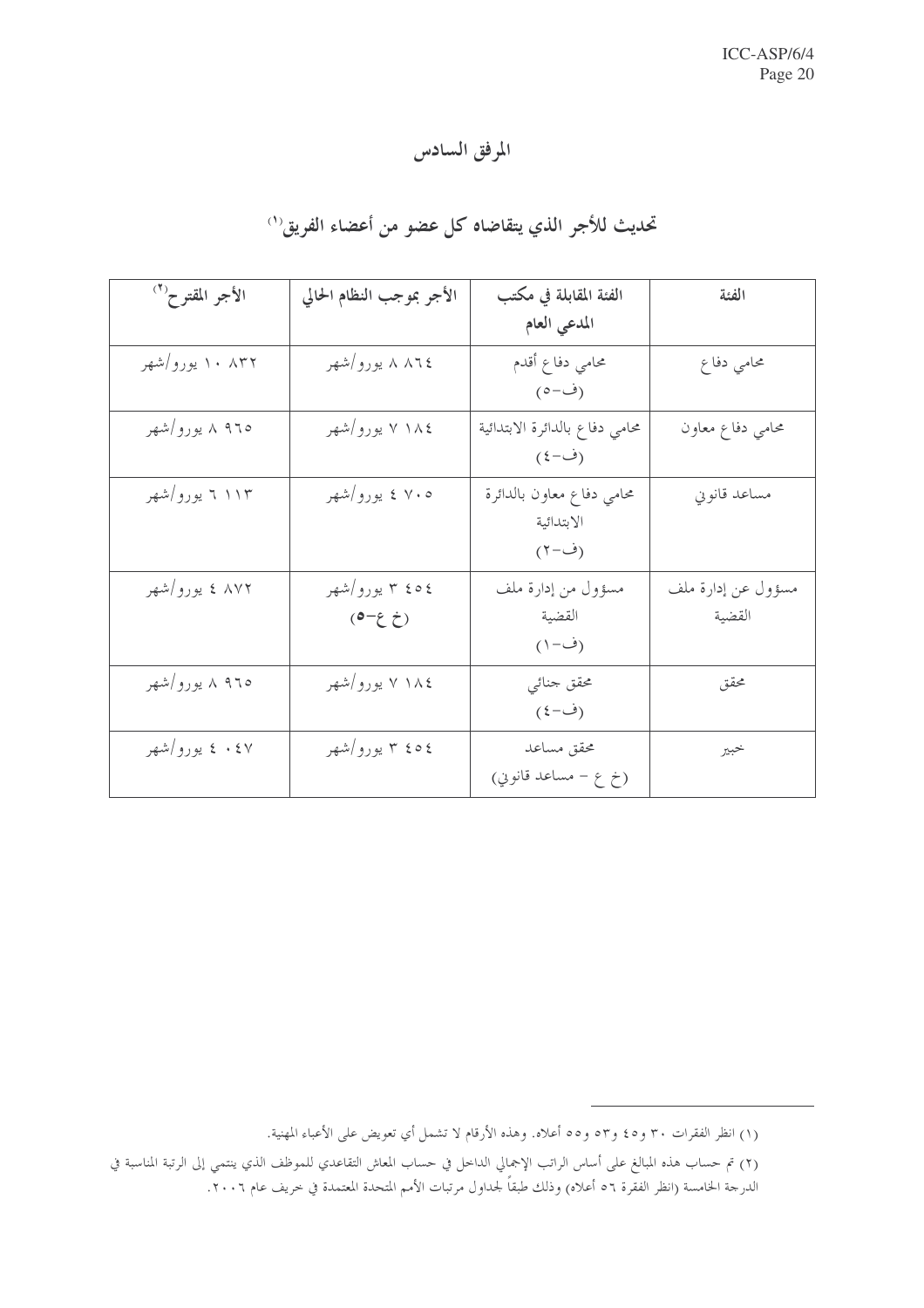### المرفق السابع

### المشاورات مع الرابطات القانونية في ٢٣ شباط/فبراير ٢٠٠٧

# قائمة الرابطات التي تلقت وثائق عمل من قلم المحكمة

- ١– أطباء بلا حدود بلجيكا
	- ٢– أطباء بلا حدود– فرنسا
- رابطة محامى الدفاع المحكمة الجنائية الدولية ليوغوسلافيا السابقة  $-\tau$ 
	- الائتلاف من أجل المحكمة الجنائية الدولية  $-\xi$ 
		- الاتحاد الدولي لحقوق الإنسان  $-\circ$
		- النقابة الدولية للمحامين الجنائيين  $-7$
		- الرابطة الدولية لمحامى الدفاع الجنائي  $-\vee$
- مكتب المساعدة القانونية والدفاع المحكمة الجنائية الدولية ليوغوسلافيا السابقة  $-\lambda$ 
	- ٩- اتحاد المحامين الدولي
	- ١٠− رابطة المحامين الأيبيرية− الأمريكية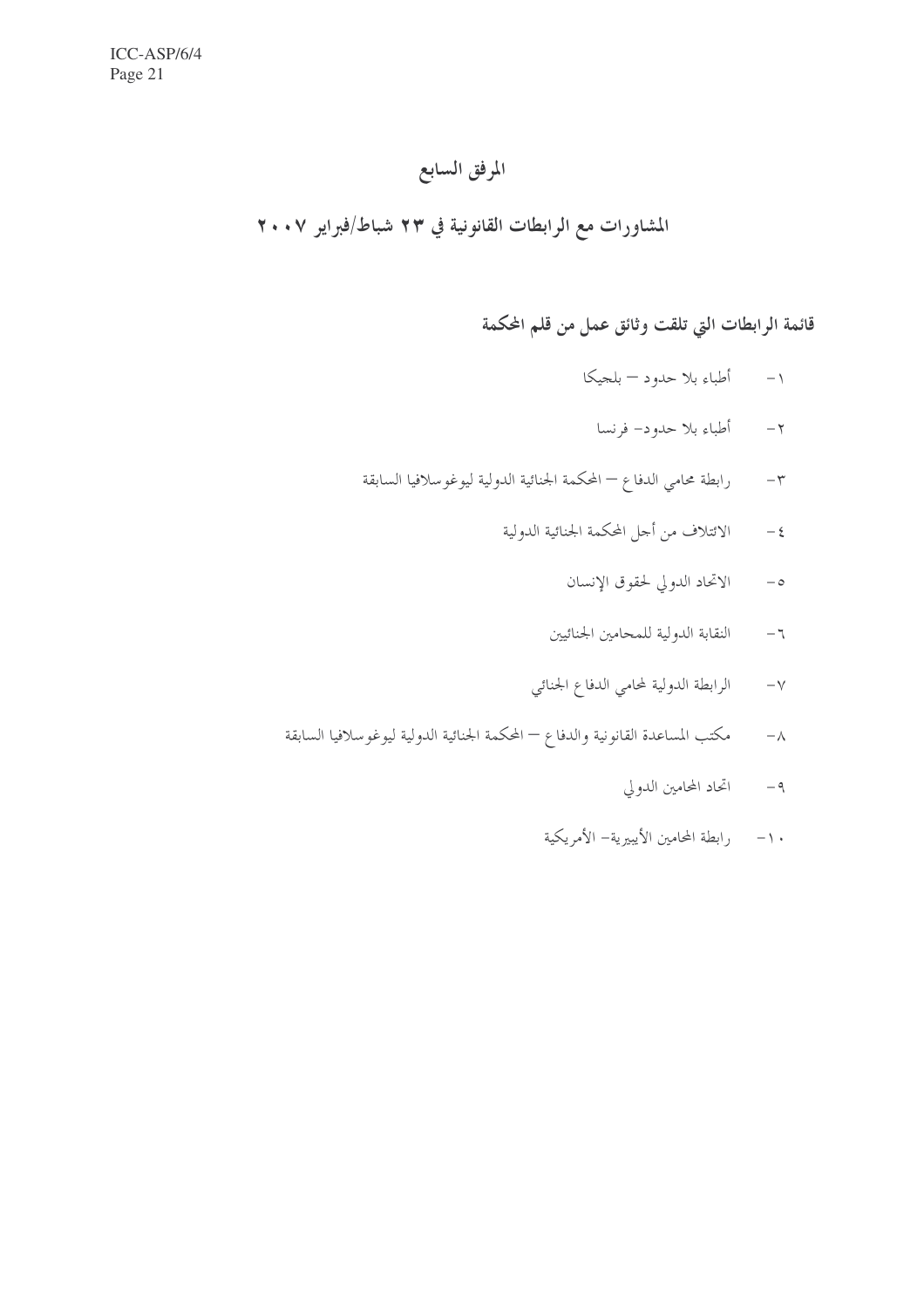#### قائمة المدعوين

موظفو المحكمة الجنائية الدولية السيد برونو كاثالا، رئيس قلم المحكمة  $-1$ السيد ديدييه بريرا، رئيس شعبة الضحايا والدفاع  $-\gamma$ السيدة فيونا ماكاي، رئيس قسم مشاركة وتعويض الضحايا  $-\tau$ السيد استبان بيرالتا– لوزيلا، رئيس قسم دعم الدفاع بالنيابة  $-\xi$ السيد كسافييه– حان كيتا، محام رئيسي، مكتب المحامي العام للدفاع  $-\circ$ السيد باولينا ماسيدا، محام رئيس، مكتب المحامي العام للضحايا، *وقامت بتمثيلها السيدة سارة بيليه، الموظف*  $-7$ القانويي السيدة مليندا تايلور، محام مساعد، مكتب المحامي العام للدفاع  $-\vee$ السيد سام شوامانيش، موظف قانوني مساعد– قسم دعم الدفاع  $-\lambda$ السيدة إيزابيل غيبال، مدير مكتب الوثائق وقواعد البيانات  $-9$ السيد عبد العزيز إمباي، موظف قانوين مساعد– شعبة الضحايا والدفاع  $-\wedge$ 

المدعوون من الخارج: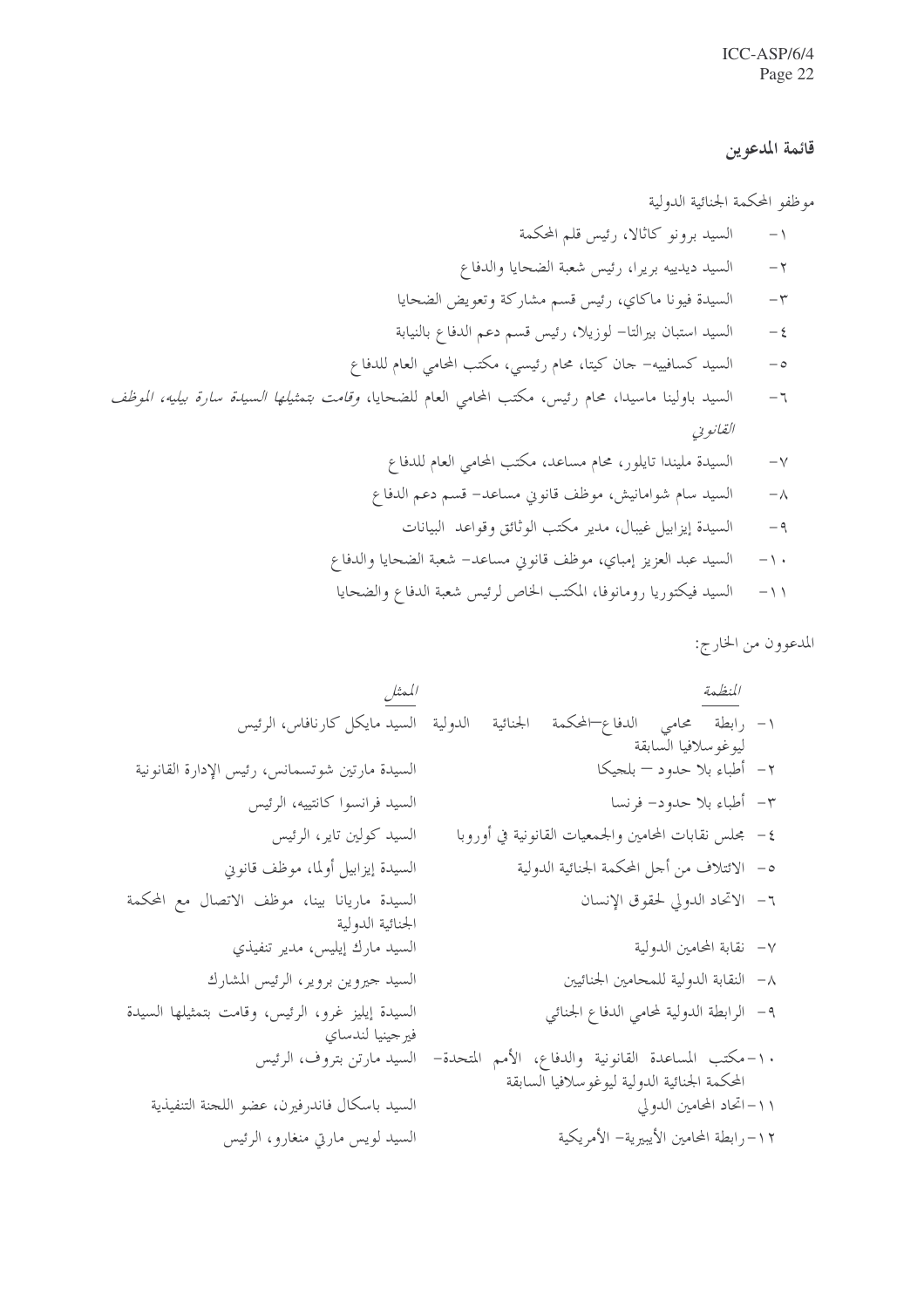٣– السيد فرناندو أوليفان لوبيز، المفوض المعيّن المعني بمسائل المساعدة القانونية، المحكمة الجنائية الدولية (أسبانيا)

# قائمة المشاركين

موظفو المحكمة الجنائية الدولية

الحضور من الخارج: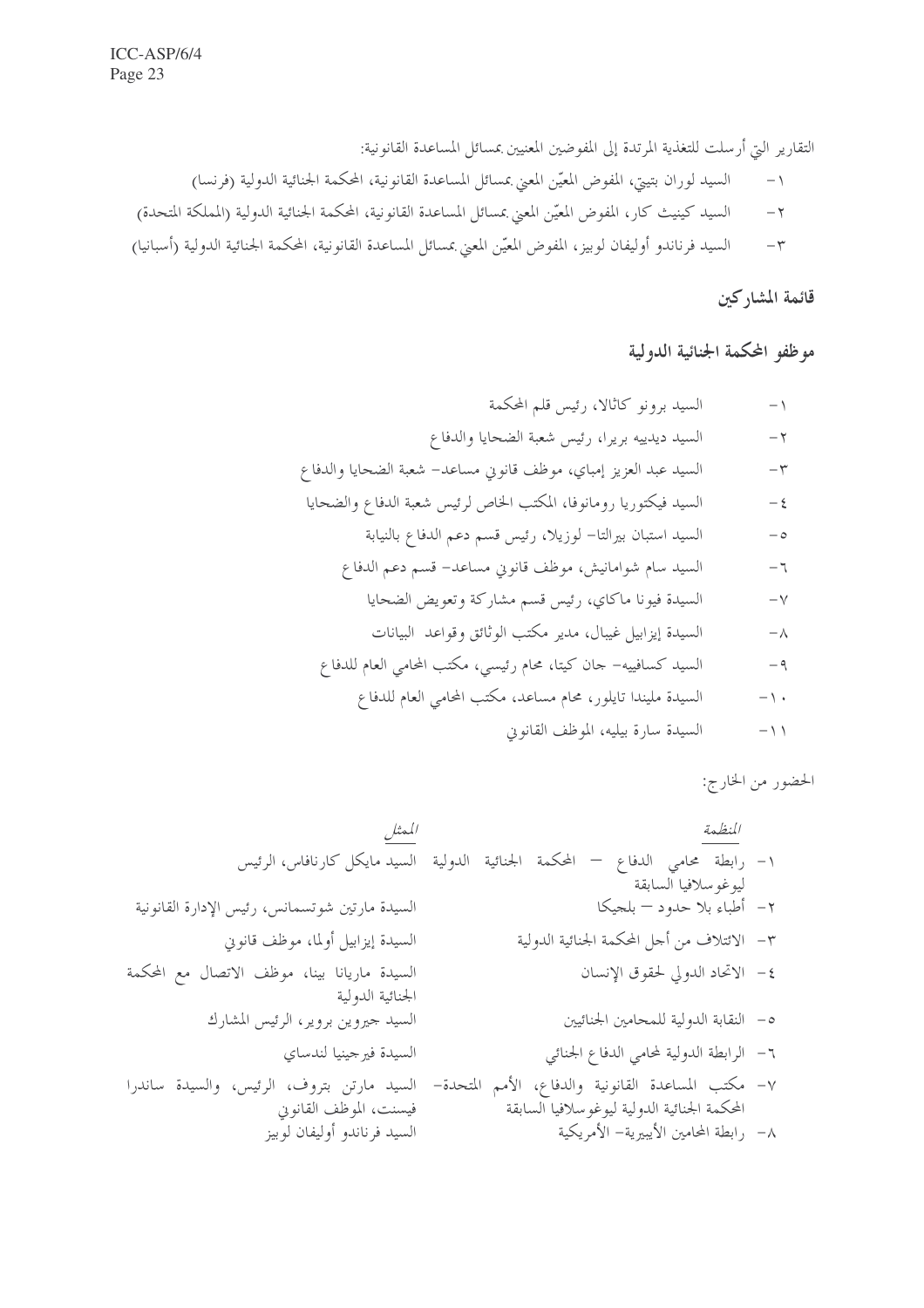ICC-ASP/6/4 Page 24

الملاحظات الخطية الواردة

موظفو المحكمة الجنائية الدولية: ١- مكتب المحامي العام للدفاع ٢- مكتب المحامى العام للضحايا

المذكرات من الخارج:

- ١– أطباء بلا حدود– بلحيكا
- ٢– أطباء بلا حدود– فرنسا
- ٣- النقابة الدولية للمحامين الجنائيين